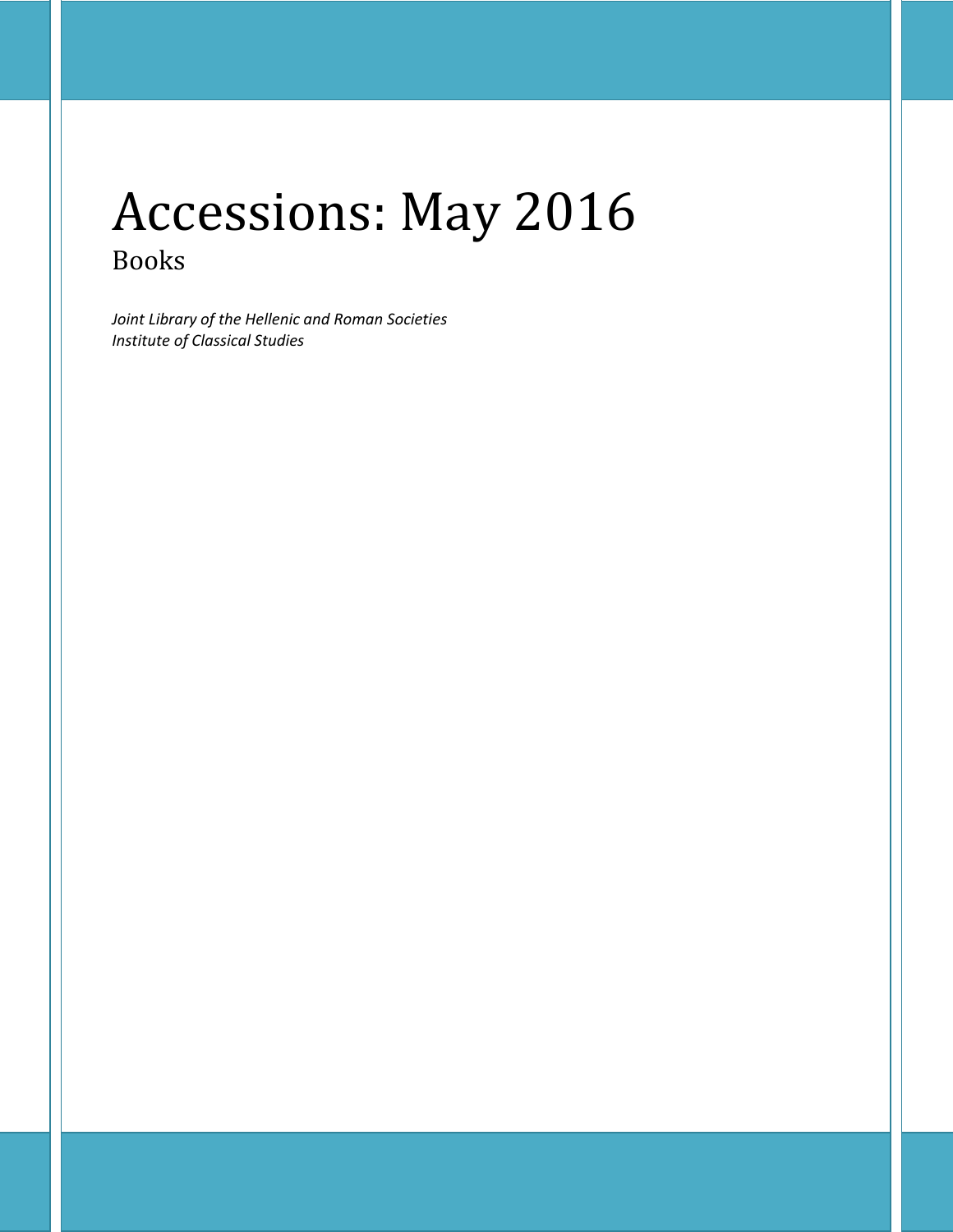## **Table of Contents**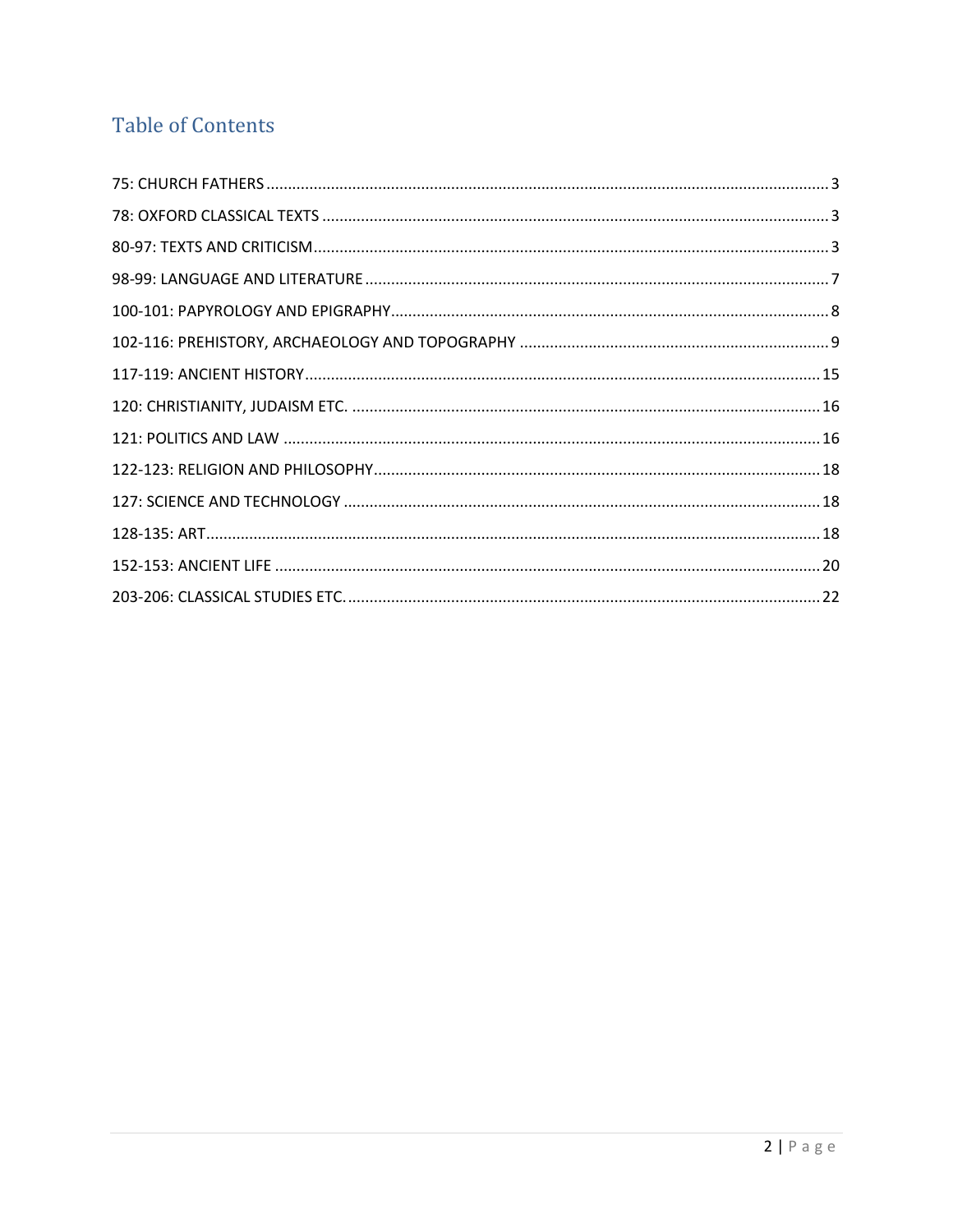## <span id="page-2-0"></span>**75: CHURCH FATHERS**

75: HIP.

Hippolytus, Antipope, approximately 170-235 or 236. Refutation of all heresies / translated with an introduction and notes by M. David Litwa. Writings from the Greco-Roman world ; 40. Atlanta : SBL Press, 2016. lix, 824 p. : ill. ; 24 cm. 0884140873 (hbk.). 9780884140870 (hbk.) : £77.50 / \$119.95. 0884140857 (pbk.). 9780884140856 (pbk.) : £64.50 / \$94.95. 9780884140863 (e-book). H.

## <span id="page-2-1"></span>**78: OXFORD CLASSICAL TEXTS**

78 Copy 1: PHI. Philostratus, the Athenian, active 2nd century-3rd century. Flavii Philostrati vitas Sophistarum : ad quas accedunt Polemonis Laodicensis declamationes quae exstant duae / recognovit brevique adnotatione critica instruxit Rudolf S. Stefec. Oxford classical texts. Scriptorum classicorum bibliotheca Oxoniensis. Oxonii : e typographeo Clarendoniano, 2016. xiv, 177 p. : geneal. tables ; 19 cm. 0198723709 (hbk.). 9780198723707 (hbk.) : £45.00. H.

## <span id="page-2-2"></span>**80-97: TEXTS AND CRITICISM**

81.17. Apuleius. Apologia : Apulei platonici pro se de magia / Apuleio ; a cura di Silvia Stucchi. Letteratura greca e latina. Ricerche. Milano : Vita e pensiero, [2016]. 347 p. ; 22 cm. 8834331346 (pbk.). 9788834331347 (pbk.) : €26.00.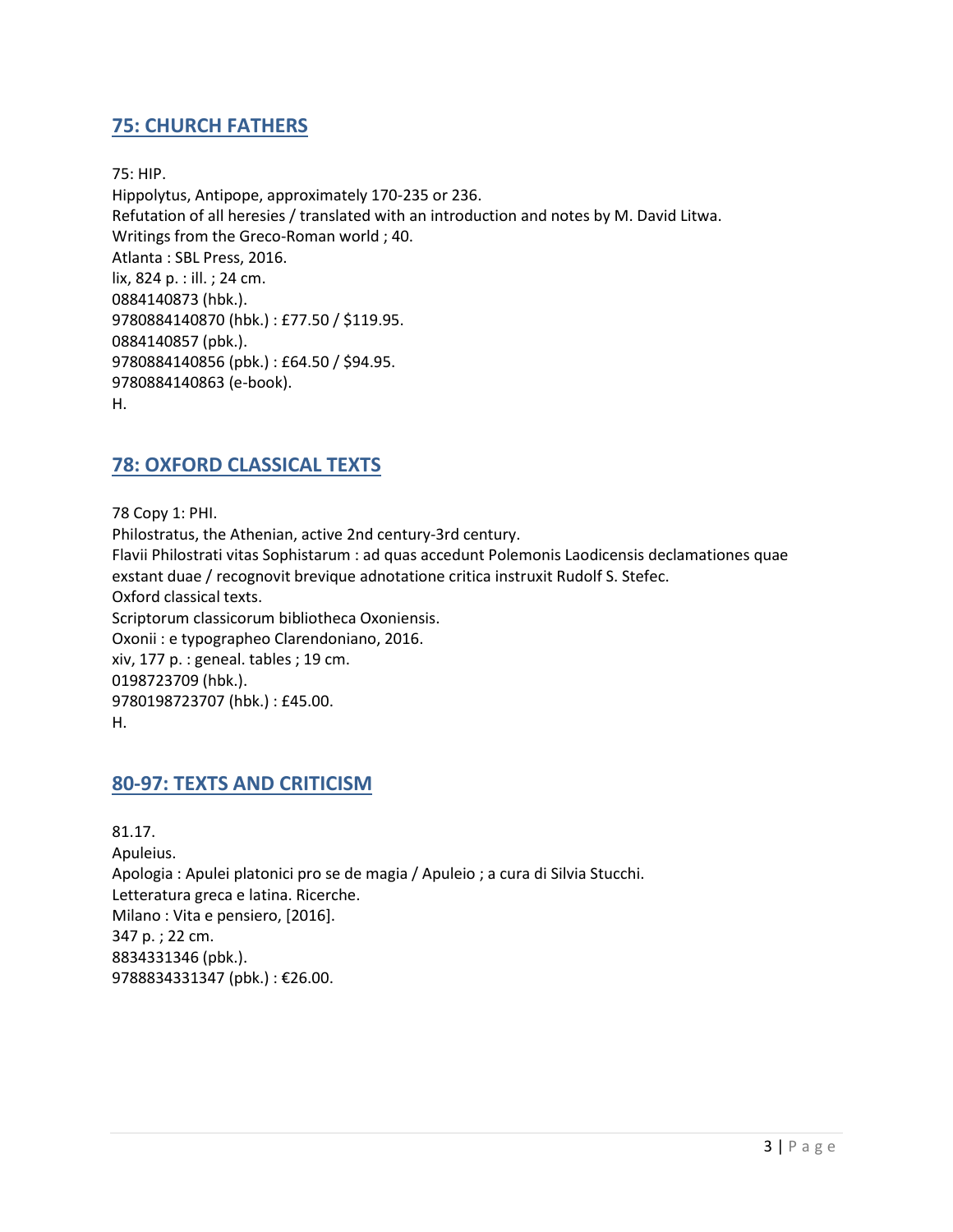81.27N: TEL. Telò, Mario, 1977- Aristophanes and the cloak of comedy : affect, aesthetics, and the canon / Mario Telò. Chicago ; London : The University of Chicago Press, 2016. xi, 237 p. ; 24 cm. 022630969X (hbk.). 9780226309699 (hbk.) : £38.50 / \$55.00. 9780226309729 (e-book). H.

82P.1: ROB. Robinson, Douglas, 1954- The deep ecology of rhetoric in Mencius and Aristotle : a somatic guide / Douglas Robinson. SUNY series in Chinese philosophy and culture. Albany : State University of New York Press, 2016. xii, 325 p. ; 24 cm. 1438461070 (hbk.). 9781438461076 (hbk.) : \$85.00. 9781438461083 (e-book). H.

```
X89.7.
```
Ion, of Chios. Testimonianze e frammenti / Ione di Chio ; a cura di Eduardo Federico ; testo critico di Francesco Valerio. I frammenti degli storici greci ; 8. Tivoli (Roma) : Tored, 2015. xxvii, 310 p. ; 23 cm. 8888617868 (hbk.). 9788888617862 (hbk.) : €80.00. H. 89.23: MAN.

Interpretare il Digesto : storia e metodi / a cura di Dario Mantovani, Antonio Padoa Schioppa. Pubblicazioni del CEDANT ; 13. Pavia : IUSS Press, 2014. ix, 783 p. ; 25 cm. 8869520226 (hbk.). 9788869520228 (hbk.) : €68.00. R.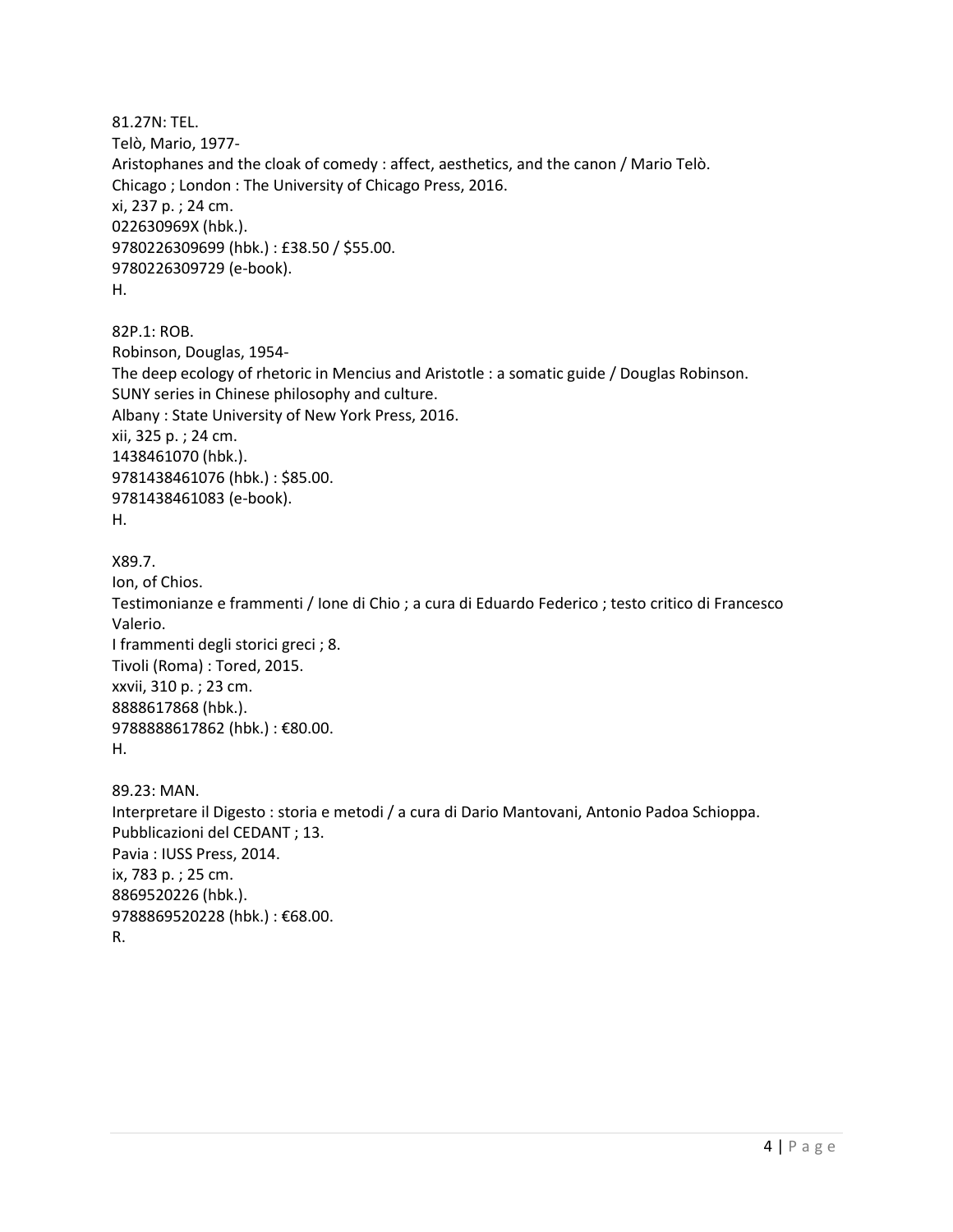89.41B: MAC. McNelis, Charles. The Alexandra of Lycophron : a literary study / Charles McNelis and Alexander Sens. Oxford : Oxford University Press, 2016. ix, 254 p. ; 23 cm. 0199601895 (hbk.). 9780199601899 (hbk.) £60.00. H. and R. 91.1G. Ovid, 43 B.C.-17 A.D. or 18 A.D. Ovid's heroines / [translated by] Clare Pollard. Tarset, Northumberland : Bloodaxe Books, 2013. 110 p. : map ; 22 cm. 1852249765 (hbk.). 9781852249762 (hbk.) : £9.95. 91.1i: LEN. Lenzi, Sara, 1979- Giove e il potere della parola nelle Metamorfosi di Ovidio : tradizione letteraria e realtà romana / Sara Lenzi. Padova, Italy : Libreriauniversitaria.it edizioni, 2015. 242 p. : ill. ; 24 cm. 8862926081 (pbk.). 9788862926089 (pbk.) : €14.50. 92.2G: CRO. Crotty, Kevin, 1948- The city-state of the soul : constituting the self in Plato's Republic / Kevin M. Crotty. Lanham ; London : Lexington Books, 2016. xvi, 264 p. ; 24 cm. 1498534619 (hbk.). 9781498534611 (hbk.) : £65.00. H. 92.3: LEV. Levy, David, 1981- Eros and Socratic political philosophy / David Levy. Recovering political philosophy. New York, N.Y. ; Basingstoke : Palgrave Macmillan, 2013. viii, 202 p. ; 23 cm. 1137345381 (hbk.).

9781137345387 (hbk.) : £63.00.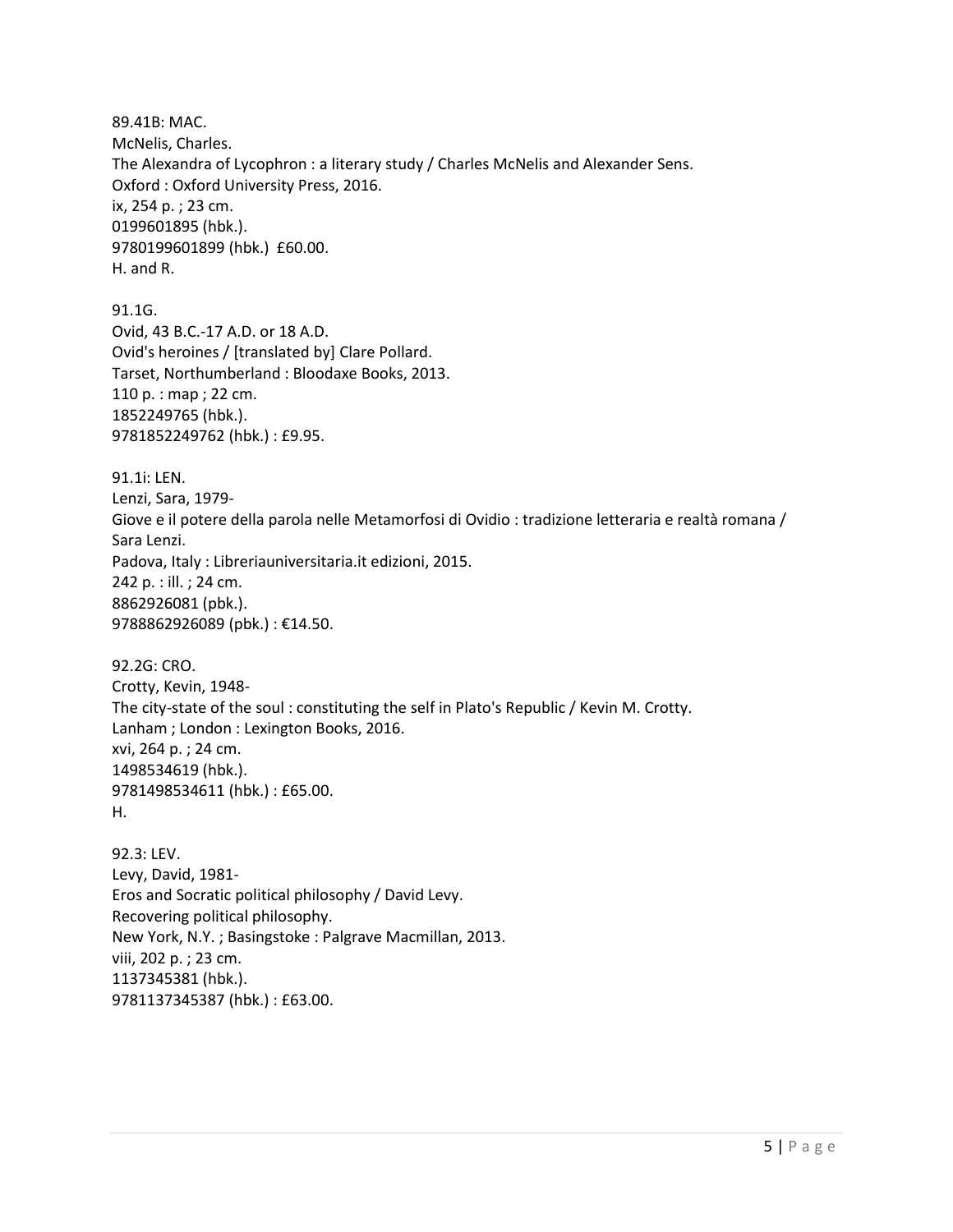92.3: MIL. Miller, Paul Allen, 1959- Diotima at the barricades : French feminists read Plato / Paul Allen Miller. Classics in theory. Oxford : Oxford University Press, 2016. xvi, 314 p. ; 22 cm. 0199640203 (hbk.). 9780199640201 (hbk.) : £60.00.

92.3: OPH. Plato and Platonism / edited by Johannes M. van Ophuijsen. 2014 pbk. reprint. Studies in philosophy and the history of philosophy ; v. 33. Washington, D.C. : Catholic University of America Press, c1999. 368 p. ; 23 cm. 0813227577 (pbk.). 9780813227573 (pbk.) : \$34.95. H.

93.17. Proclus, ca. 410-485. Theologische Grundlegung : griechisch-deutsch / Proklos ; übersetzt und mit einer Einleitung sowie einem durchgängigen erläuternden Kommentar herausgegeben von Ernst-Otto Onnasch und Ben Schomakers. Philosophische Bibliothek ; Bd. 562. Hamburg : Felix Meiner Verlag, 2015. cxxiv, 377 p. ; 20 cm. 3787316566 (hbk.). 9783787316564 (hbk.) : €98.00. H.

93.35: DUB. Duban, Jeffrey M., 1949- The Lesbian lyre : reclaiming Sappho for the 21st century / Jeffrey M. Duban. West Hoathly, W. Sussex : Clairview Books, 2016. xxxvi, 795 p. : col. maps on end-papers ; 24 cm. 1905570791 (hbk.). 9781905570799 (hbk.) : £25.00 /\$37.50. H.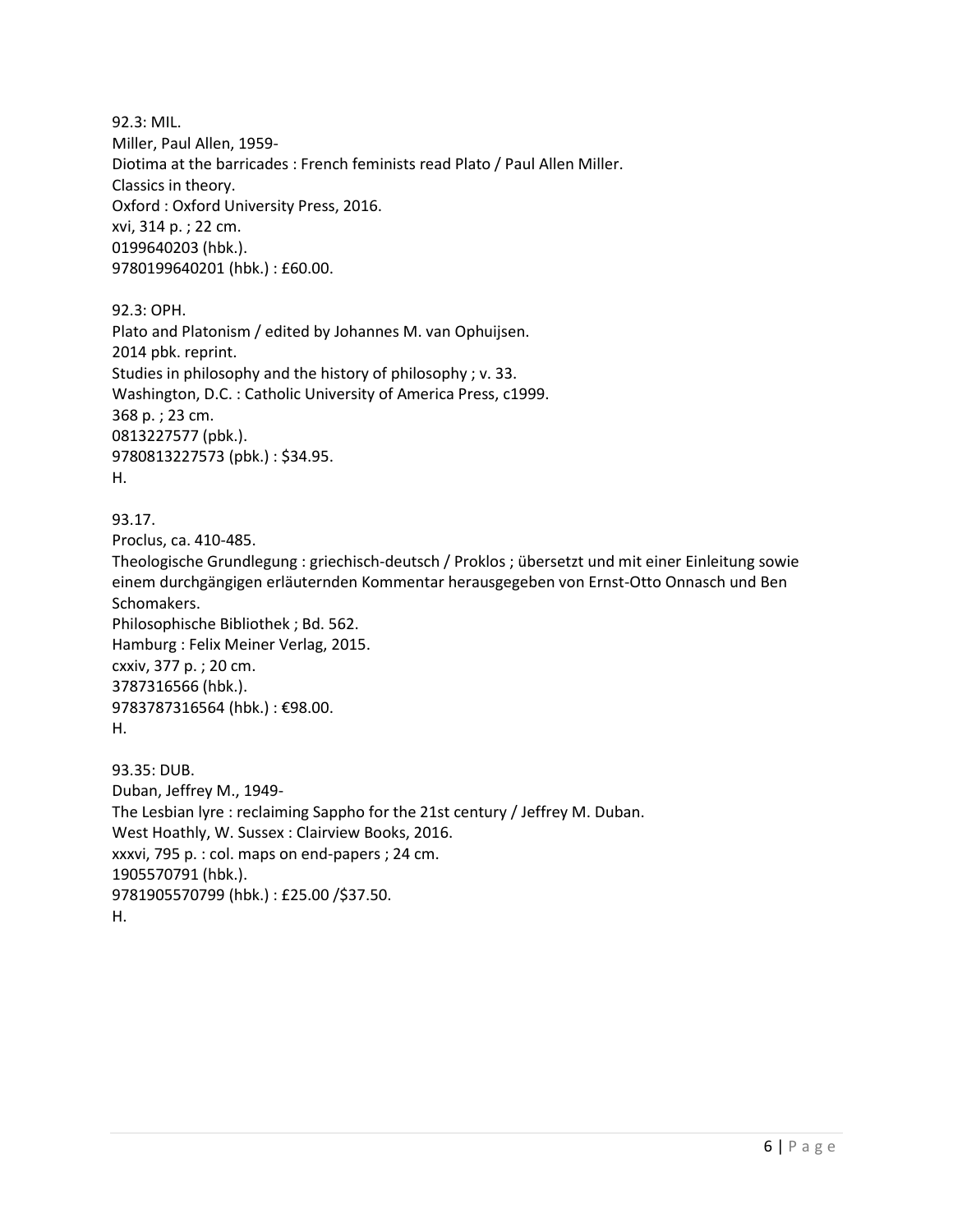93.35.

Sappho.

Poems / Sappho of Lesbos ; the Greek text edited, translated, annotated, and introduced by Terence DuQuesne.

New ed., rev. and augm. London : Darengo Publications, 2015. 143 p. ; 21 cm. + 1 Audio-CD (4 3/4 in.). 1871266300 (pbk.). 9781871266306 (pbk.) : £19.99. H.

X96.28. Priscian, active approximately 500-530. Prisciani Caesariensis ars, liber XVIII. Pars altera. 1 / introduzione, testo critico e indici a cura di Michela Rosellini. Bibliotheca Weidmanniana ; 6. Collectanea grammatica latina ; 13.2. Hildesheim : Weidmann, 2015. cxlix, 162 p. ; 21 cm. 3615004191 (pbk.). 9783615004199 (pbk.) : €49.80. R.

96.44G: COM. Coma Fort, José María. Codex Theodosianus : historia de un texto / José María Coma Fort. Historia del derecho ; 28. Madrid : Dykinson ; [Getafe] : Universidad Carlos III de Madrid, 2014. 536 p. ; 24 cm. 8490851069 (pbk.). 9788490851067 (pbk.) : €50.00.

## <span id="page-6-0"></span>**98-99: LANGUAGE AND LITERATURE**

99A.1: GUE. Penser la prose dans le monde gréco-romain / études réunies et présentées par Jean-Philippe Guez, Dimitri Kasprzyk [; les auteur.e.s, Michèle Biraud [and eight others]]. Publications de la licorne ; 119. Rennes : Presses universitaires de Rennes, 2016. 190 p. ; 21 cm. 2753547831 (pbk.). 9782753547834 (pbk.) : €18.00. H.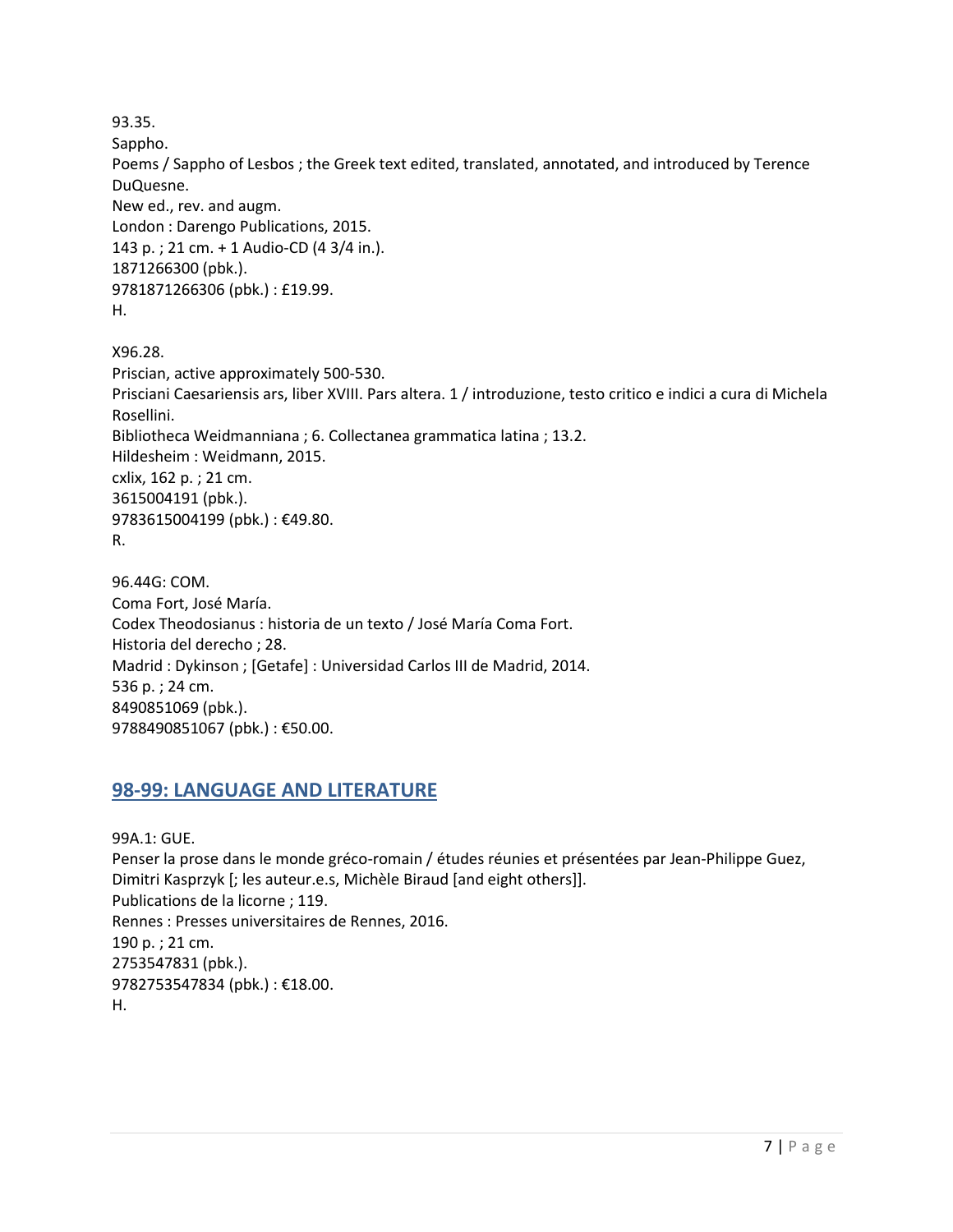## <span id="page-7-0"></span>**100-101: PAPYROLOGY AND EPIGRAPHY**

#### 100F: LEC.

Venti anni di papirologia a Lecce : il Centro di studi papirologici dal 1992 al 2012 : in appendice: Indice sommario e indice dei collaboratori dei primi ventuno volumi dei "Papyrologica Lupiensia" / [saggi di] Serena Ammirati ... [et al.]. Gli album del Centro di studi papirologici dell'Università degli studi di Lecce ; 7. Lecce : Pensa multimedia, 2012. 91 p. : col. ill., facsims, plan ; 30 cm. 8867600516 (pbk.). 9788867600519 (pbk.) : €15.00.

100H.2: ZOG. Zografou, Athanassia. Des dieux maniables : Hécate et Cronos dans les Papyrus magiques grecs / Athanassia Zografou. Paris : Apolis éditions, 2016. 210 p. ; 21 cm. 2953249591 (pbk.). 9782953249590 (pbk.) : €15.00. H.

X100K: SB.

Sammelbuch griechischer Urkunden aus Ägypten. Band 29, (Index zu Band 28) / begründet von Friedrich Preisigke ; herausgegeben von Andrea Jördens ; bearbeitet von Rodney Ast, unter Mitarbeit von Andrea Bernini.

Wiesbaden : Harrassowitz, 2016. 137 p. ; 28 cm. 3447105860 (pbk.). 9783447105866 ( pbk.) : €45.00.

#### X101G.4: CAB.

Corpus des inscriptions grecques d'Illyrie méridionale et d'Epire. 3, Inscriptions d'Albanie (en dehors des sites d'Épidamne-Dyrrhachion, Apollonia et Bouthrôtos) / sous la direction de Pierre Cabanes ; par Pierre Cabanes et Faïk Drini ; avec la collaboration de Miltiade Hatzopoulos. Études épigraphiques ; 2. Athènes : École Française d'Athènes ; Paris : Diffusion de Boccard, 2016. 336 p., 46 p. of plates : ill., maps ; 30 cm. 2869582625 (pbk.). 9782869582620 (pbk.): €85.00. H.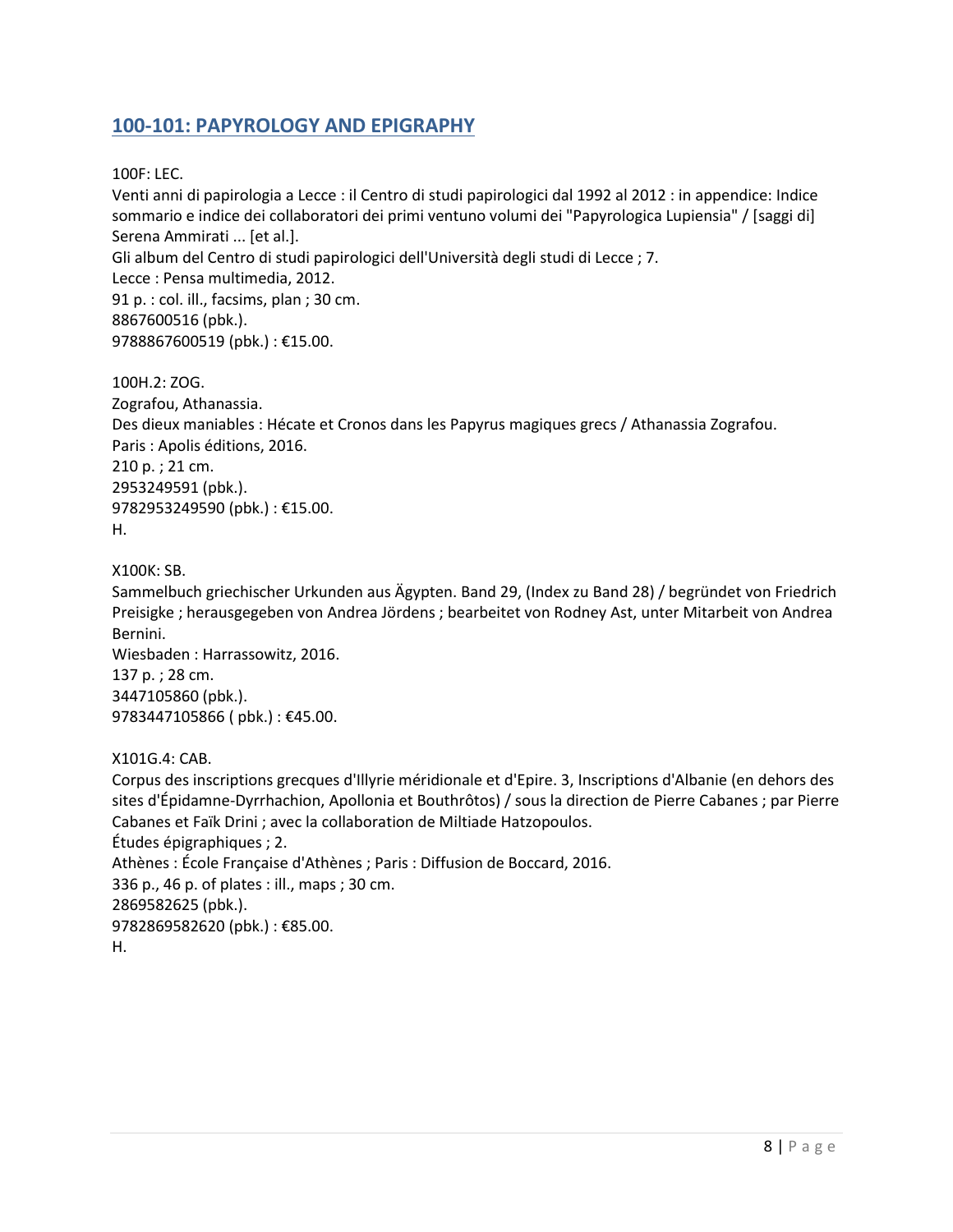101G.10: SEL. La città inquieta : Selinunte tra Lex sacra e defixiones / a cura di Alessandro Iannucci, Federicomaria Muccioli e Matteo Zaccarini. Diádema ; n. 2. Milano : Mimesis, 2015. 351 p. : ill. (some col.), plans ; 21 cm. 8857509346 (pbk.). 9788857534497 (pbk.) : €18.00. H.

## <span id="page-8-0"></span>**102-116: PREHISTORY, ARCHAEOLOGY AND TOPOGRAPHY**

XST.8.

Actas del Simposio Internacional : 55 Años de Micenología (1952-2007) / Grupo de Investigación de Estudios Micénicos ; Carlos Varias (ed.). Faventia. Supplementa ; 1/2012. Bellaterra : Universitat Autònoma de Barcelona, Servei de Publicacions, 2012. 257 p. : ill., map, plans ; 23 cm. 844902983X (pbk.). 9788449029837 (pbk.): €18.00.

103E.5: SAN.

I Principes di Castel San Mariano : due secoli dopo la scoperta dei bronzi etruschi 1812-2012 / a cura di Paolo Bruschetti, Alberto Trombetta. Perugia : Effe Fabrizio Fabbri : Comune di Corciano, 2013.

94 p. : ill. (some col.), facsims, maps, plans ; 24 cm. + 1 CD-ROM inside rear cover. 8867780174 (pbk.). 9788867780174 (pbk.) : €15.00.

107B: FON. Fontana Elboj, Gonzalo. Los orígenes del Cristianismo en Asia Menor (a. 70-135) : textos e historia / Gonzalo Fontana Elboj. Col·lecció Instrumenta ; 49. Barcelona : Publicacions i Edicions de la Universitat de Barcelona, 2015. 518 p. ; 30 x 21 cm. 8447539296 (pbk.). 9788447539291 (pbk.) : €55.00.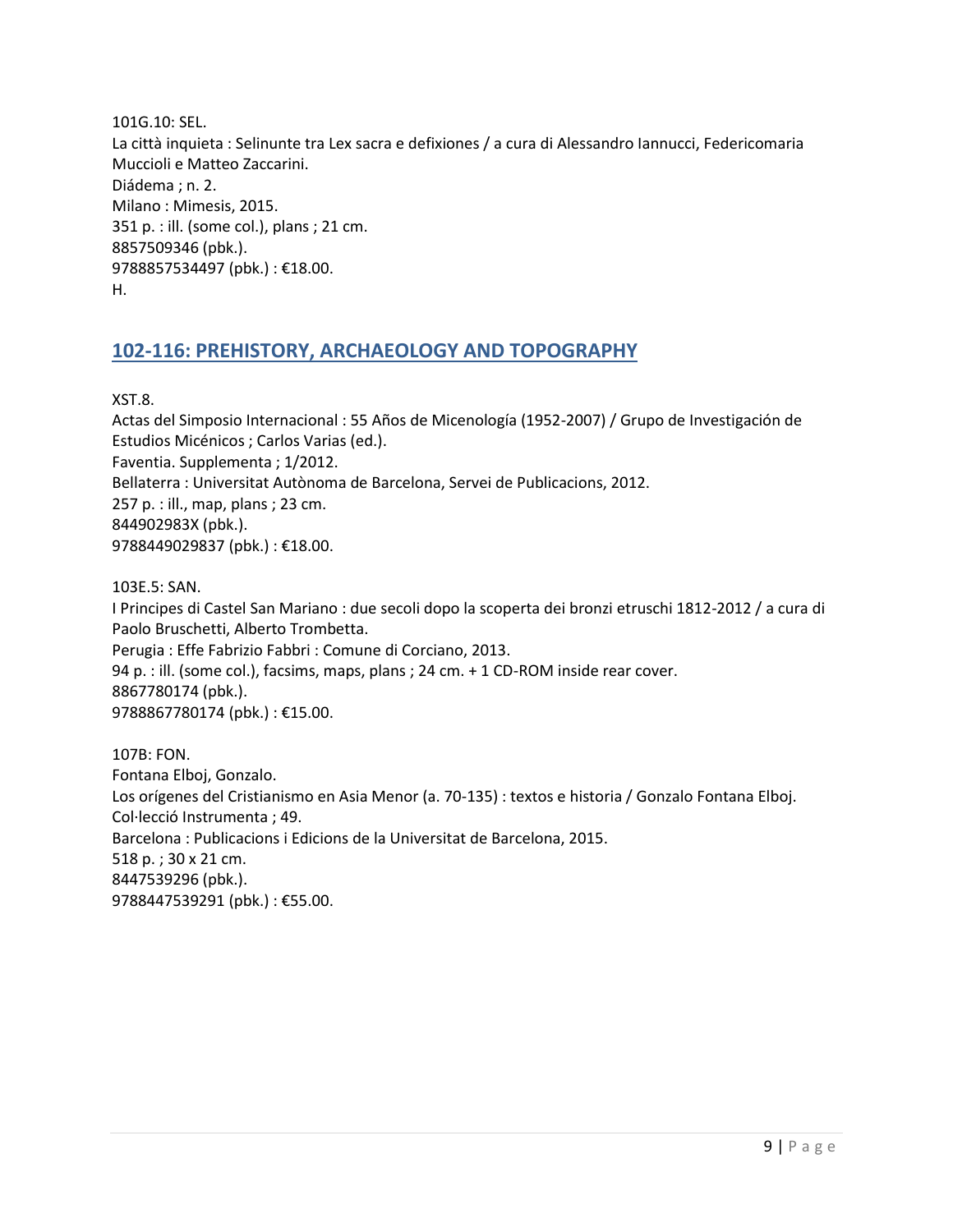108B: CON.

L'Africa romana : momenti di continuità e rottura : bilancio di trent'anni di convegni L'Africa Romana. Atti del XX Convegno Internazionale di studi, Alghero - Porto Conte Ricerche, 26-29 settembre 2013 / a cura di Paola Ruggeri ; con la collaborazione di Maria Bastiana Cocco, Alberto Gavini, Edgardo Badaracco, Pierpaolo Longu. Collana del Dipartimento di storia dell'Università degli studi di Sassari ; nuova ser., 49. Roma : Carocci, 2015. 3 v. (xv, 2570 p.) : ill., maps, plans ; 21 cm.

8843074008 (set : pbk.). 9788843074006 (set : pbk.) : €97.00.

108E: RIR.

Rirha : site antique et médiéval du Maroc. 1, Cadre historique et géographique général / édité par Laurent Callegarin, Mohamed Kbiri Alaoui, Abdelfattah Ichkhakh et Jean-Claude Roux. Collection de la Casa de Velázquez ; 150. Madrid : Casa de Velazquez, 2016. xii, 168 p. : ill. (some col.), maps ; 30 cm. 8490960259 (set : pbk.). 9788490960257 (set : pbk.). 8490960267 (vol. 1 : pbk.). 9788490960264 (vol. 1 : pbk.) : €36.00. R.

108E: RIR.

Rirha : site antique et médiéval du Maroc. 2, Période maurétanienne (ve siècle av. J.-C. - 40 ap. J.-C.) / édité par Laurent Callegarin, Mohamed Kbiri Alaoui, Abdelfattah Ichkhakh et Jean-Claude Roux. Collection de la Casa de Velázquez ; 151. Madrid : Casa de Velazquez, 2016. xii, 202 p., folding plan : ill. (some col.), map, plans ; 30 cm. 8490960259 (set : pbk.). 9788490960257 (set : pbk.). 8490960275 (vol. 2 : pbk.). 9788490960271 (vol. 2 : pbk.) : €49.00. R.

X109F: KER.

The sanctuary on Keros and the origins of Aegean ritual practice : the excavations of 2006-2008. Vol. II, Kavos and the special deposits / Edited by Colin Renfrew, Olga Philaniotou, Neil Brodie, Giorgos Gavalas & Michael J. Boyd.

McDonald Institute monographs.

Cambridge : Mcdonald Institute for Archaeological Research, University of Cambridge ; Oxford : distributed by Oxbow Books, 2015.

xxix, 614 p. : ill. (some col.), maps, plans ; 28 cm.  $+$  2 CD-ROMs (4 3/4 in.) at rear of book. 1902937708 (hbk.). 9781902937700 (hbk.) : £64.00.

H.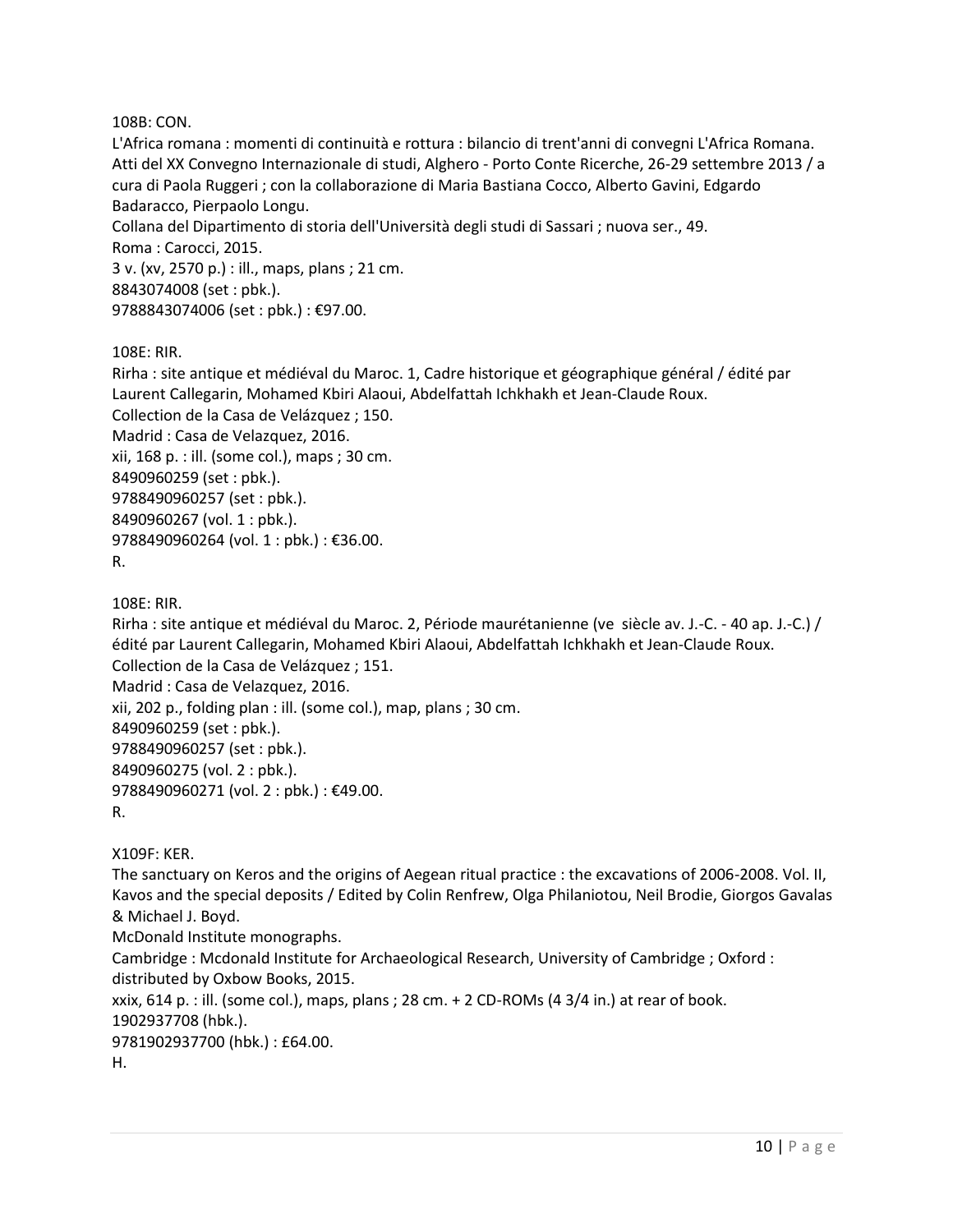X110A.2: BUC.

Jupiter on your side : gods and humans in antiquity in the Lower Danube area : accompanying publication for the thematic exhibitions in Bucharest, Alba Iulia and Constanţa, May - September 2013 / editor Cristina-Georgeta Alexandrescu. Bucharest : [Institutul de Arheologie "Vasile Pârvan"], 2013. 295 p. : col. ill., maps ; 27 cm. 9730147159.

9789730147155. 9730151407 (pbk.). 9789730151404 (pbk.).

X110B: HIS.

Lungu, Vasilica. La céramique de style West Slope / par Vasilica Lungu ; avec la collaboration de Pierre Dupont. Histria, les résultats des fouilles ; 14. Bucarest : Editura Academiei Române ; Paris : diff. de Boccard, 2013. 305 p., 33 p. of plates (some col.) : ill., map ; 27 cm. 9732720611 (hbk.). 9789732720615 (hbk.).

112H: KLE. Mattern, Torsten. Das Herakles-Heiligtum von Kleonai : Architektur und Kult im Kontext / von Torsten Mattern. Kleonai ; Bd. 1. Wiesbaden : Reichert Verlag, 2015. 186 p., 62 p. of plates : ill., map, plans ; 31 cm + 1 folded plan in pocket at rear. 3954900521 (hbk.). 9783954900527 (hbk.) : €79.00. H.

X113C: DEM. Amore per l'antico : dal Tirreno all'Adriatico, dalla Preistoria al Medioevo e oltre : studi di antichità in ricordo di Giuliano de Marinis / a cura di Gabriele Baldelli e Fulvia Lo Schiavo. Roma : Scienze e lettere, 2014. 2 v. (xxxviii, 1134 p.) : ill., maps, plans ; 30 cm. 8866870765 (set : pbk.). 9788866870760 (set : pbk.) : €120.00.

113C: FTD. Regio I : Fondi, Formia, Minturno, Ponza / a cura di Cristina Ferrante, Jean- Claude Lacam e Daniela Quadrino. Fana, templa, delubra ; 4. Roma : Quasar, 2015. 202 p. : ill., maps, plans ; 30 cm. 887140601X (pbk.). 9788871406015 (pbk.) : €28.00.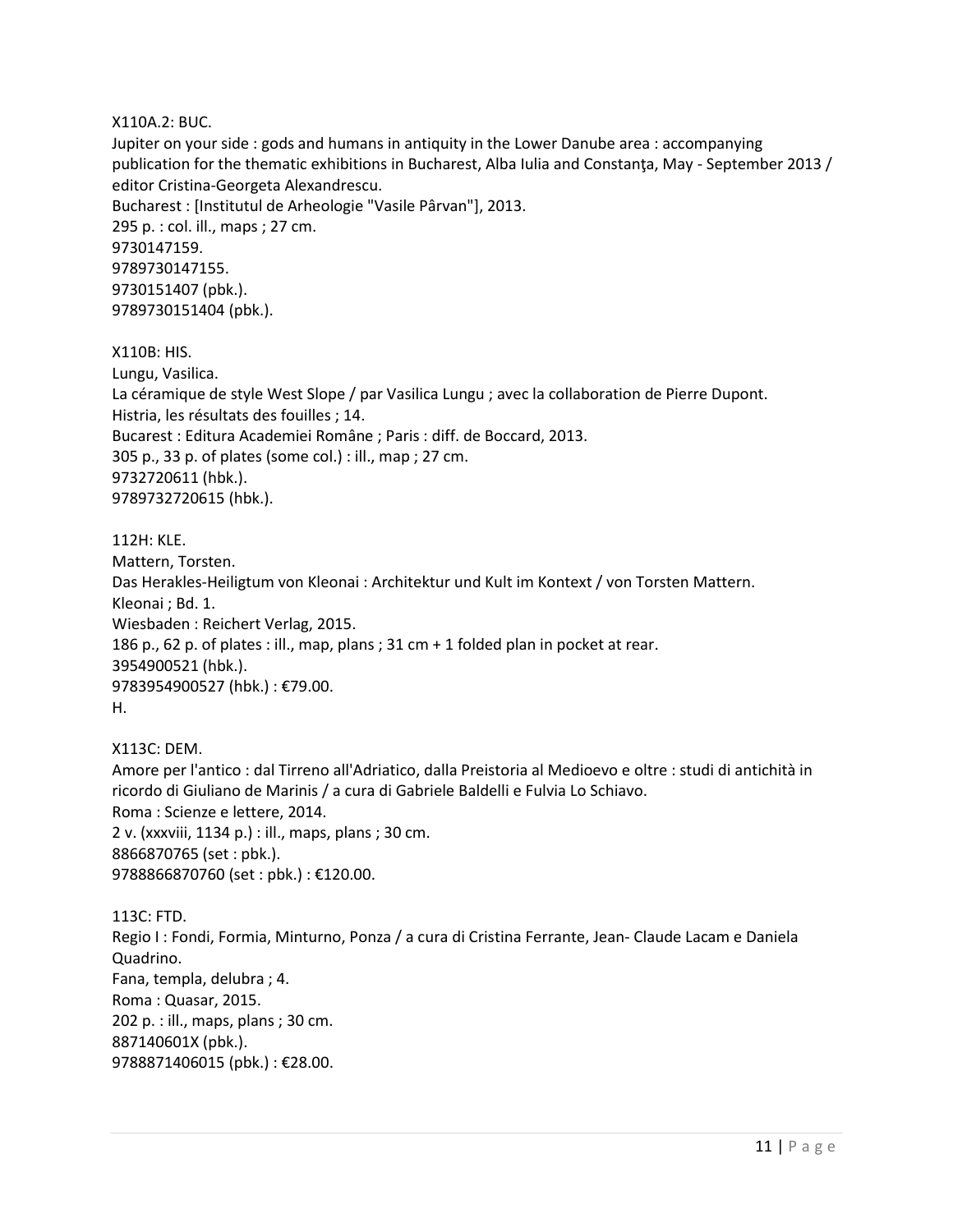113D.5: CRE.

Trans Padum ... usque ad Alpes : Roma tra il Po e le Alpi, dalla romanizzazione alla romanità : atti del convegno : Venezia, 13-15 maggio 2014 / a cura di Giovannella Cresci Marrone. Studi e ricerche sulla Gallia Cisalpina ; 26. Roma : Edizioni Quasar, 2015. 377 p. (some col.), maps ; 29 cm. 8871406060 (pbk.). 9788871406060 (pbk.) : €45.00.

X113E: ASS. Boldrighini, Francesca. La casa di Properzio ad Assisi : aristocrazie municipali e cultura urbana tra la fine della Repubblica e l'inizio dell'età imperiale / di Francesca Boldrighini. [Napoli] : Edizioni Scientifiche e Artistiche, 2014. 285 p. : ill., plans ; 30 cm. 8895430956 (pbk.). 9788895430959 (pbk.).

X113E: PER. Perugia : la città antica sotto la Cattedrale di S. Lorenzo : i risultati degli scavi / a cura di Luana Cenciaioli. [Napoli] : Edizioni scientifiche ed artistiche, 2014. 389 p. : ill. (mostly col.), plans ; 30 cm. 8895430921 (pbk.). 9788895430928 (pbk.) : €30.00.

113F: SPI. Zamboni, Lorenzo. Spina cittá liquida : gli scavi 1977-1981 nell'abitato e i materiali tardo- arcaici e classici / Lorenzo Zamboni. Zürcher Archäologische Forschungen ; Bd. 3. Rahden/Westf. : VML, Verlag Marie Leidorf GmbH, 2016. 285 p., 103 p. of plates : ill. (partly col.), map, plans ; 31 cm. 3867576637 (hbk.). 9783867576635 (hbk.) : €59.80. H. or R.

113P: DEA. De Angelis, Franco. Archaic and classical Greek Sicily : a social and economic history / Franco De Angelis. Greeks overseas. New York, NY : Oxford University Press, 2016. xix, 437 p. : 44 ill., 13 maps, 9 tables ; 24 cm. 0195170474 (hbk.). 9780195170474 (hbk.) : £55.00. 9780199721559 (). 9780190465339 (). H.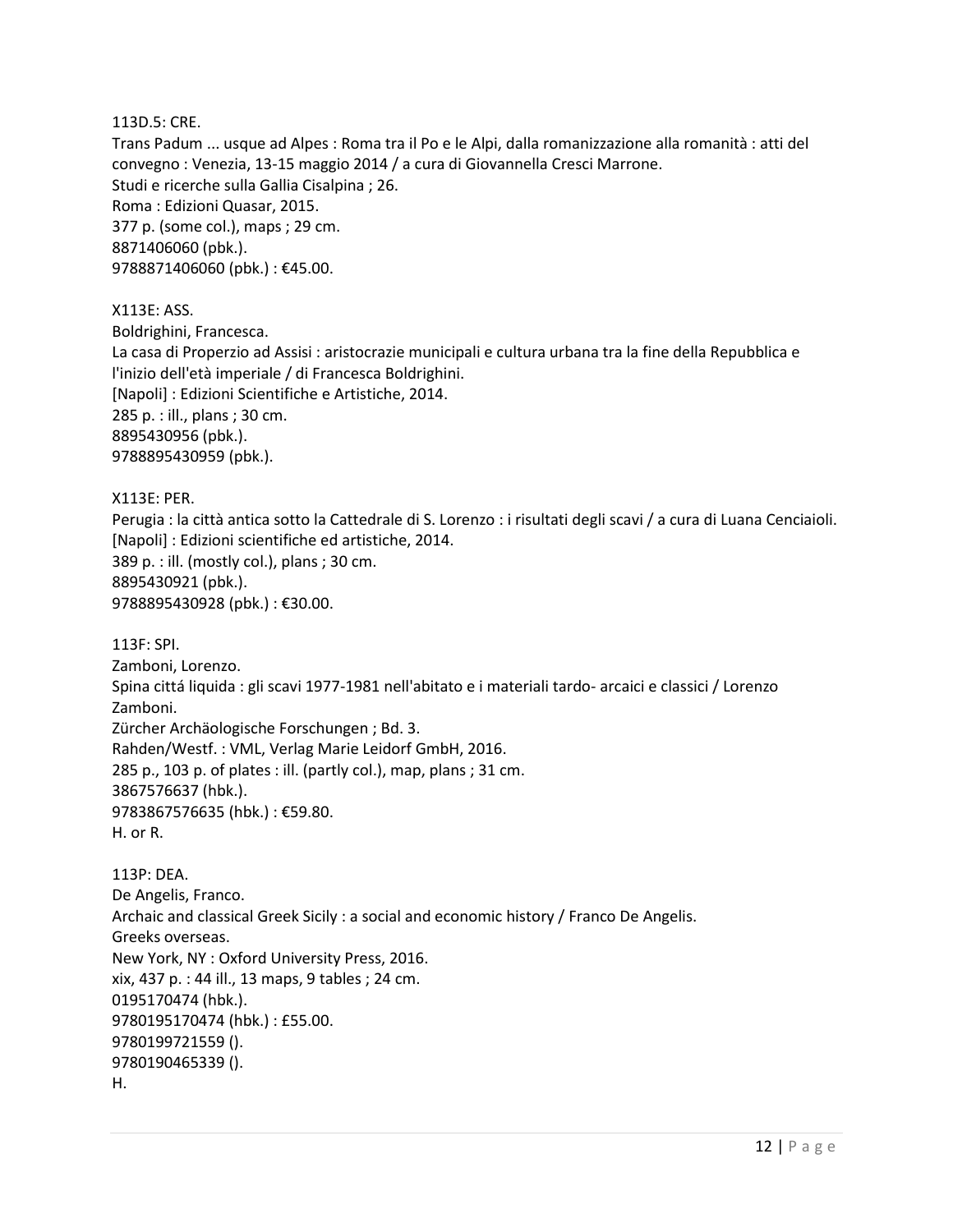ST.14.

Homenagem a Fernando Acuña Castroviejo / [director/editor Mário Jorge Barroca ; Teresa Soeiro ... [et al.]].

Portugalia ; nova série, v. 36.

Porto : Departamento ciências e técnicas do património, Facultade de letras da Universidade do Porto, 2015.

312 p. : ill., map, ports ; 30 cm.

114G: BAT.

Bailey, Lisa Kaaren, 1974- The religious worlds of the laity in late antique Gaul / Lisa Kaaren Bailey. London : Bloomsbury, 2016. 247 p. ; 24 cm. 1472519035 (hbk.). 9781472519030 (hbk.) : £70.00. B. or R.

#### 114G: BES.

Franges urbaines, confins territoriaux : la Gaule dans l'Empire : actes du colloque international : Versailles, 29 février-3 mars 2012 / organisé par le Service régional de l'archéologie Île-de-France ; textes réunis par Claire Besson, Olivier Blin, Bertrand Triboulot. AUSONIUS publications. Mémoires ; 41.

Bordeaux : Ausonius, 2016. 687 p. : ill. (some col.), maps, plans ; 29 cm. 2356131507 (hbk.). 9782356131508 (hbk.) : €60.00. B.

114H: FAM. La ville antique de Famars / sous la direction de Raphaël Clotuche. [Valenciennes] : Service archéologique de Valenciennes, 2013. 135 p. : ill. (chiefly col.), maps, plans, ports ; 30 cm. 2354040377 (pbk.). 9782354040376 (pbk.) : €30.00.

115A: GRA. Graf, Julia, 1971- Lederfunde der vorrömischen Eisenzeit und römischen Kaiserzeit aus Nordwestdeutschland / Julia Gräf. Studien zur Landschafts- und Siedlungsgeschichte im südlichen Nordseegebiet ; Bd. 7 = Studies in landscape and settlement history in the Southern North Sea Region ; vol. 7. Rahden/Westf. : VML, Verlag Marie Leidorf GmbH, 2015. 268 p. : ill. (some col.), maps, plans ; 31 cm + 7 folded supplements in pocket at rear. 3867573379 (hbk.). 9783867573375 (hbk.) : €54.80. B. or R.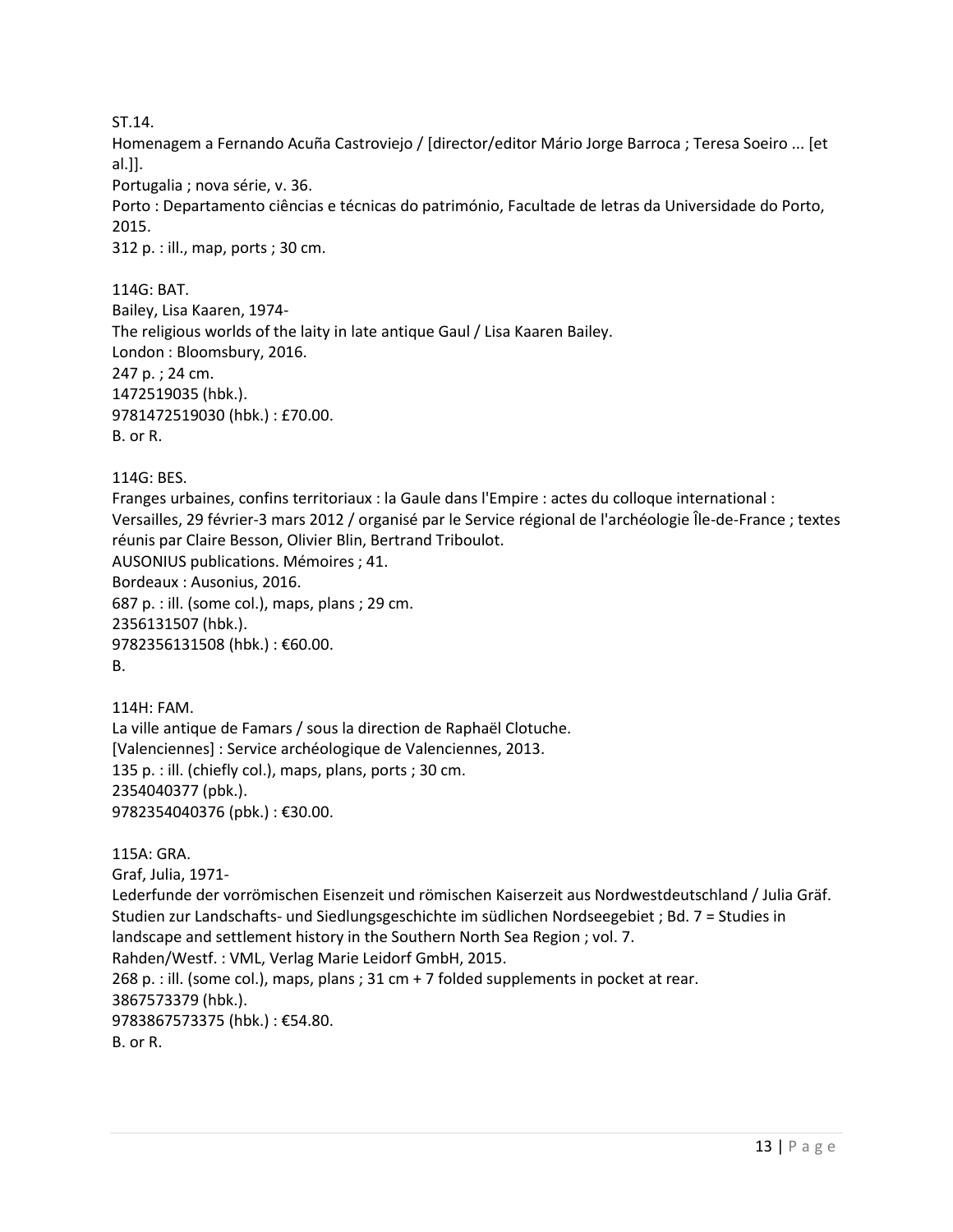115A: NUB. Nuber, Hans Ulrich, 1940-2014. Ausgewählte Schriften / Hans Ulrich Nuber ; herausgegeben von Gabriele Seitz. Rahden/Westf : VML, Verlag Marie Leidorf GmbH, 2015. xviii, 790 p. : ill. (some col.), maps (some col.), plans, port. ; 30 cm. 3867570051 (hbk.). 9783867570053 (hbk.) : €59.80. B. or R.

115J: AUG.

Fünfschilling, Sylvia.

Die römischen Gläser aus Augst und Kaiseraugst : kommentierter Formenkatalog und ausgewählte Neufunde 1981-2010 aus Augusta Raurica / Sylvia Fünfschilling ; mit Beiträgen von Peter Cosyns sowie Florence Cattin, Patrick Degryse, Andreas Fischer und Bernard Gratuze. Forschungen in Augst ; 51. Augst : Augusta Raurica, 2015. 2 v. (708 p., 5 folded pl.) : ill. (some col.) ; 31 cm. 3715100516 (set : hbk.). 9783715100517 (set : hbk.) : €160.00. B. or R.

116D: HEY.

Atkinson, Mark (Archaeologist).

Heybridge, a Late Iron Age and Roman settlement : excavations at Elms Farm 1993- 5. Vol. 1 / by Mark Atkinson and Steve Preston ; illustrated by Andrew Lewsey and Stuart MacNeill. East Anglian Archaeology Report ; no. 154. Chelmsford : Essex County Council, Place Services [in conjunction with ALGAO East], 2015. xii, 160 p. : ill. (some col.), maps, plans ; 30 cm. 1841940992 (pbk.). 9781841940991 (pbk.) : £20.00. B.

116D: LON DUN. Dunwoodie, Lesley. An early Roman fort and urban development on Londinium's eastern hill : excavations at Plantation Place, City of London, 1997-2003 / Lesley Dunwoodie, Chiz Haward and Ken Pitt. MOLA monograph ; 65. London : Published by MOLA (Museum of London Archaeology), 2015. xvii, 263 p. : ill. (chiefly col.), plans (chiefly col.) ; 31 cm + 1 CD-ROM (4 3/4 in.). 1907586326 (hbk.). 9781907586323 (hbk.) : £30.00. B.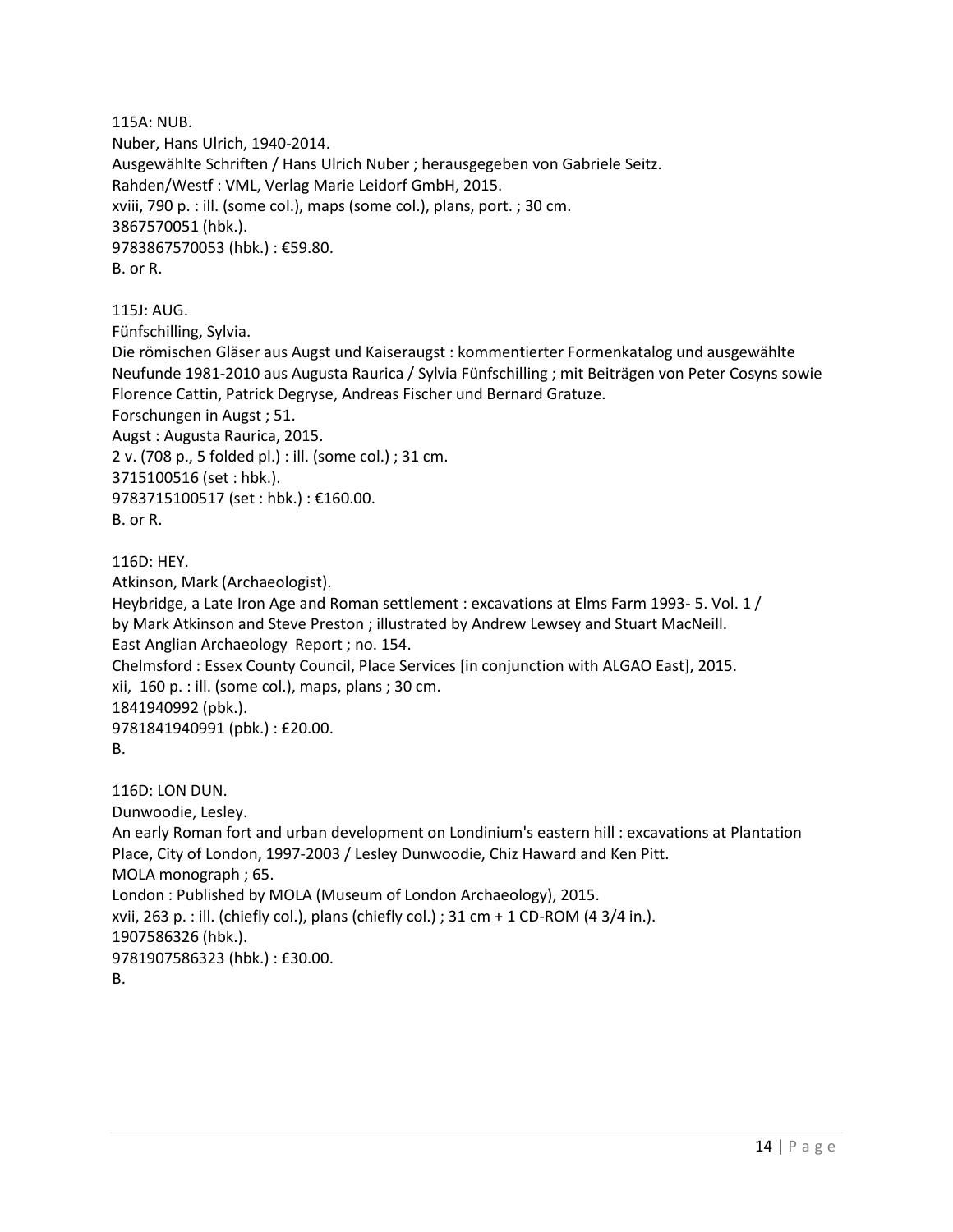116D: LON WAR. Wardle, Angela. Glass working on the margins of Roman London : excavations at 35 Basinghall Street, City of London, 2005 / Angela Wardle with Ian Freestone, Malcolm McKenzie & John Shepherd. MOLA monograph ; 70. [London] : MOLA (Museum of London Archaeology), 2015. xvi, 168 p. : ill. (chiefly col.) ; 31 cm. 1907586334 (hbk.). 9781907586330 (hbk.) : £20.00. B.

116F.1: BRO. Armit, Ian. An inherited place : Broxmouth Hillfort and the south-east Scottish Iron Age / Ian Armit and Jo McKenzie ; based on excavations by Peter Hill ; with contributions by Torben Ballin [and forty-one others]. Edinburgh : Society of Antiquaries of Scotland, 2013. xxxviii, 538 p. : ill. (chiefly col.), maps (col.), plans (col.) ; 29 cm. 1908332050 (hbk.). 9781908332059 (hbk.) : £35.00.

### <span id="page-14-0"></span>**117-119: ANCIENT HISTORY**

118K: HOL. Holt, Frank Lee. The treasures of Alexander the Great : how one man's wealth shaped the world / Frank L. Holt. Onassis series in Hellenic culture. New York, NY : Oxford University Press, 2016. xvii, 295 p. : ill. ; 23 cm. 0199950962 (hbk.). 9780199950966 (hbk.) : £19.99 / \$29.95. 0199950970 (e-book). 9780199950973 (e-book). 0190469706 (e-book). 9780190469702 (e-book). 0190469714. 9780190469719. H. 119L.2: JAM. James, Elizabeth. Constantine the Great : warlord of Rome / Elizabeth James. Barnsley : Pen & Sword Military, 2012. xvii, 171 p., [8] p. of col. plates : ill. (some col.), maps ; 24 cm. 1848841183 (hbk.). 9781848841185 (hbk.) : £19.99 / \$34.95.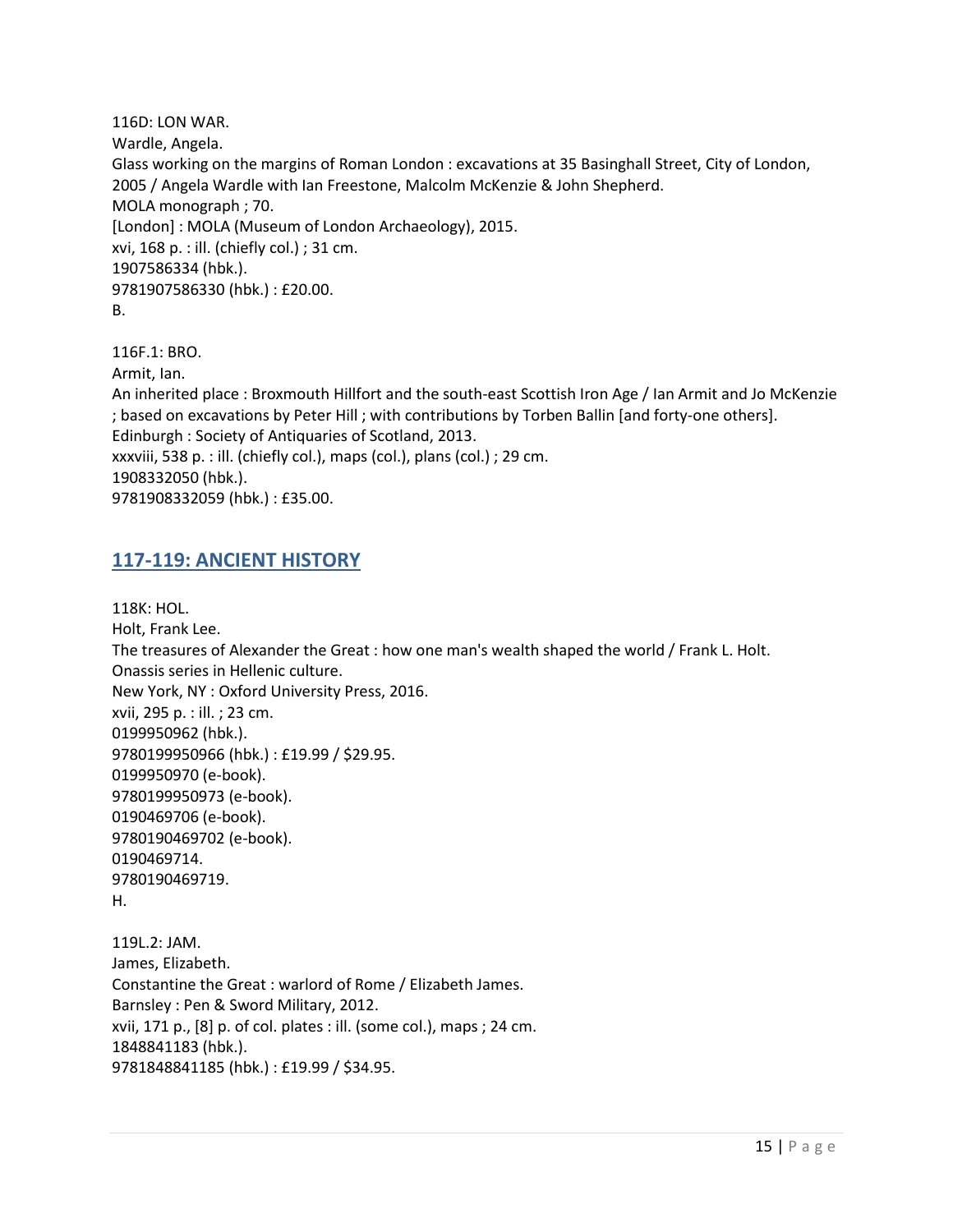119L.2: VIL. Constantino, ¿el primer emperador cristiano? : religión y política en el siglo IV / Josep Vilella Masana (ed.) [; Arnaldo Marcone [and others]]. Barcelona : Universitat de Barcelona, Publicacions i Edicions, [2015]. 606 p. : ill., geneal. table ; 30 cm. 8447542475 (pbk.). 9788447542475 (pbk.) : €45.00.

119o: TRE. Treadgold, Warren, 1949- The middle Byzantine historians / Warren Treadgold. Basingstoke : Palgrave Macmillan, 2013. xvii, 546 p. : maps ; 24 cm. 1137280859 (hbk.). 9781137280855 (hbk.) : £88.00. H.

### <span id="page-15-0"></span>**120: CHRISTIANITY, JUDAISM ETC.**

120C: REB. Group identity and religious individuality in late antiquity / edited by Éric Rebillard and Jörg Rüpke. CUA studies in early Christianity. Washington, D.C. : The Catholic University of America Press, 2015. viii, 331 p. : ill., plans ; 24 cm. 0813227437 (hbk.). 9780813227436 (hbk.) : \$65.00. R.

#### <span id="page-15-1"></span>**121: POLITICS AND LAW**

121E: FER. Il princeps romano : autocrate o magistrato? : fattori giuridici e fattori sociali del potere imperiale da Augusto a Commodo / a cura di Jean-Louis Ferrary, John Scheid. Pubblicazioni del CEDANT ; 14. Pavia : IUSS Press, 2015. ix, 859 p. ; 25 cm. 8869520234 (hbk.). 9788869520235 (hbk.) : €68.00. R.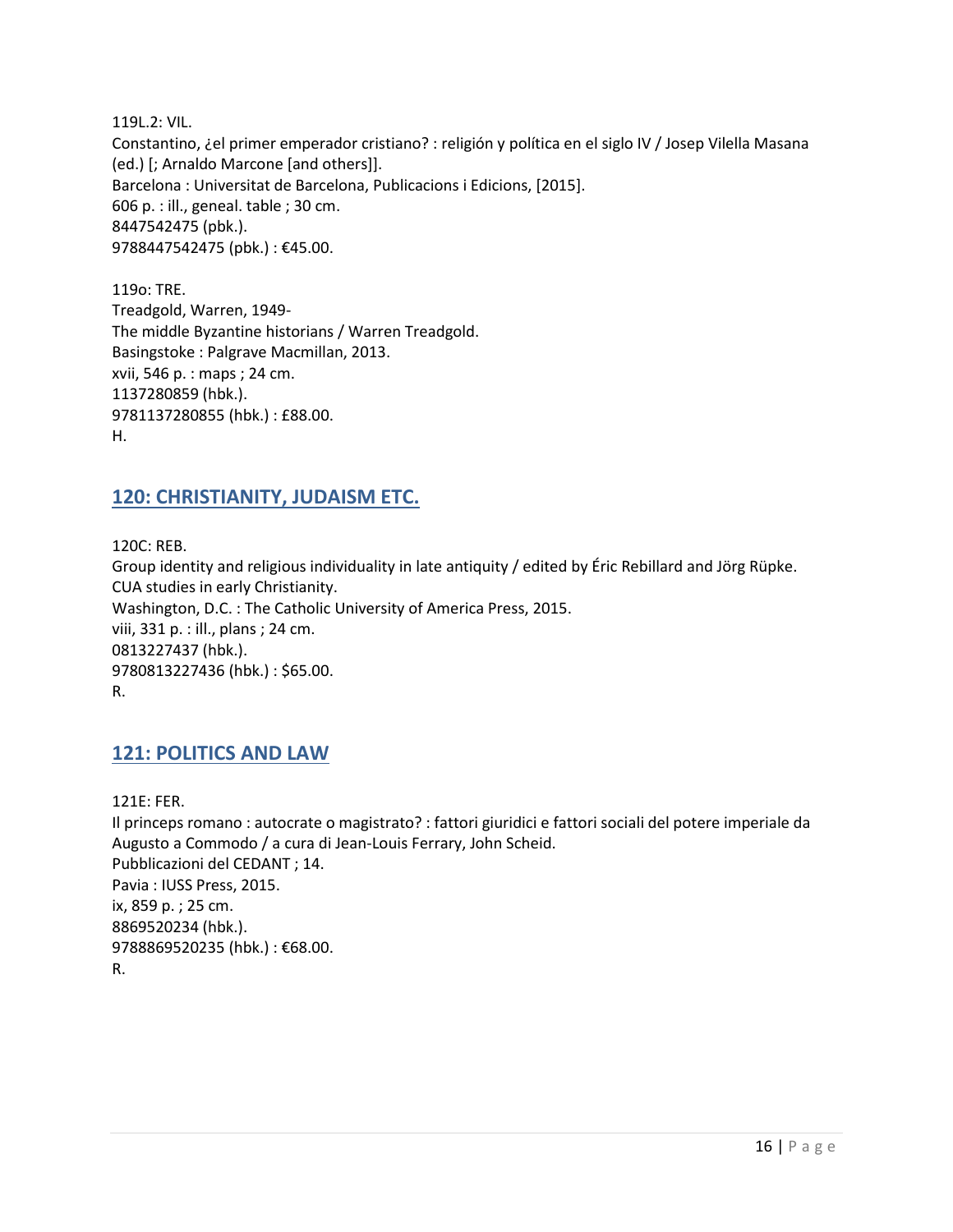121E Copy 2: RIC. Richard, Jean-Claude, 1934- Les origines de la plèbe romaine : essai sur la formation du dualisme patricio- plébéien / Jean-Claude Richard. 2e éd. / préf. de l'auteur ; postface de Thibaud Lanfranchi. Bibliothèque des Écoles françaises d'Athènes et de Rome ; fasc. 232. Roma : École française de Rome, 2015. xxv, 699 p. ; 19 cm. 2728311455 (pbk.). 9782728311453 (pbk.) : €20.00.

121F: GIO.

Giovannini, Adalberto, 1940- Les institutions de la Republique romaine des origines a la mort d'Auguste / Adalberto Giovannini. Schweizerische Beiträge zur Altertumswissenschaft ; Bd. 42. Basel : Schwabe Verlag, 2015. 245 p. ; 24 cm. 3796534589 (hbk.). 9783796534584 (hbk.) : €78.00. 9783796534690 (online). R.

121J: FER. Ferrary, Jean-Louis. Recherches sur les lois comitiales et sur le droit public romain / Jean-Louis Ferrary. Pubblicazioni del CEDANT ; 10. Pavia : IUSS Press, 2012. xvii, 703 p. ; 25 cm. 8861980791 (hbk.). 9788869520198 (hbk.) : €95.00. R.

121J: HUM. Humbert, Michel. Antiquitatis effigies : recherches sur le droit public et privé de Rome / Michel Humbert. Pubblicazioni del CEDANT ; 11. Pavia : IUSS Press, 2013. xii, 777 p. ; 25 cm. 886952020X (hbk.). 9788869520204 (hbk.) : €95.00. R.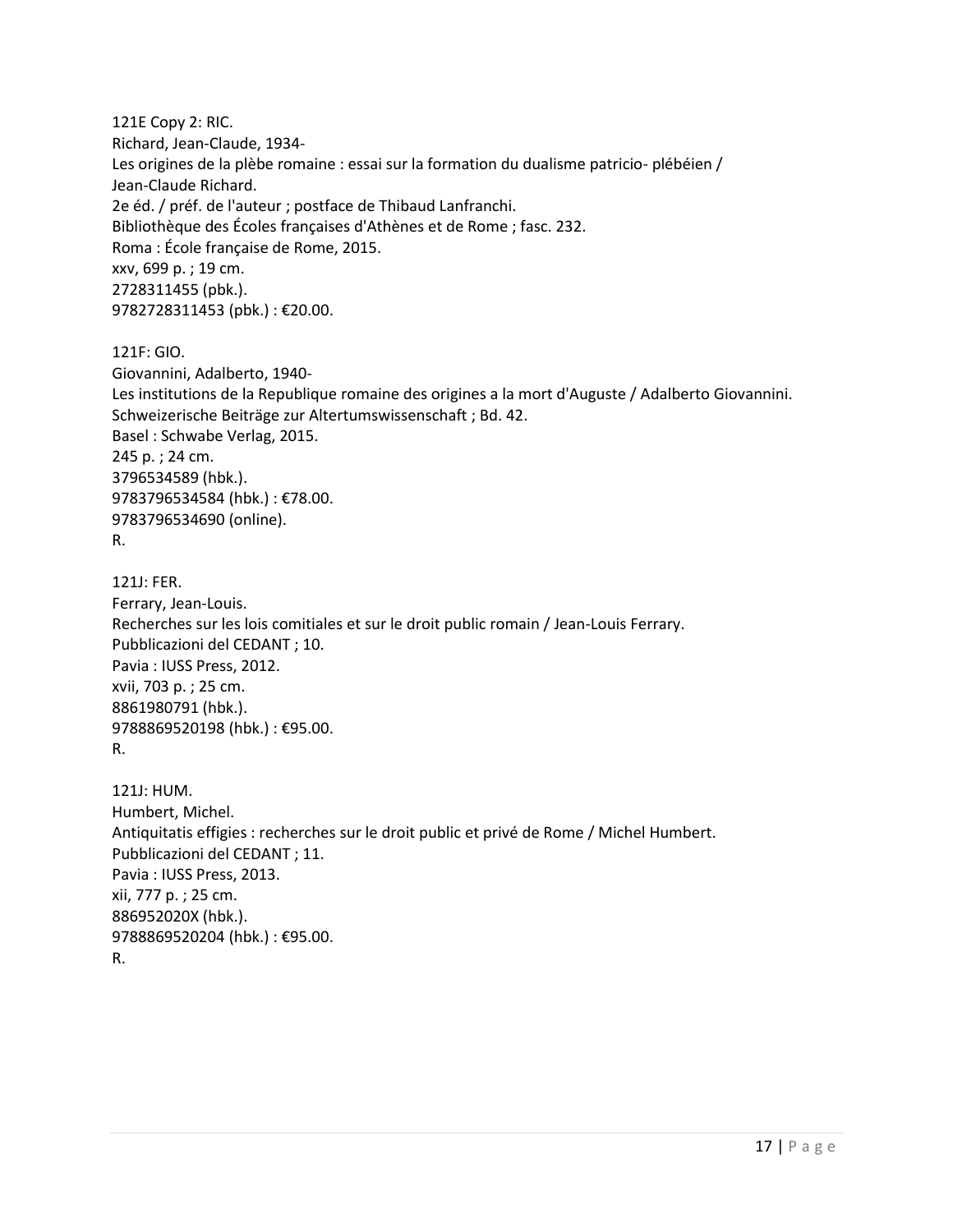#### <span id="page-17-0"></span>**122-123: RELIGION AND PHILOSOPHY**

122A: LIL. Lillo Redonet, Fernando, 1969- Fantasmas, brujas y magos de Grecia y Roma / Fernando Lillo Redonet. Didaska. [Madrid] : Evohé, 2013. 189 p. ; 23 cm. 8415415397 (pbk.). 9788415415398 (pbk.) : €16.40.

122A: MUR. Diversity of sacrifice : form and function of sacrificial practices in the ancient world and beyond / edited by Carrie Ann Murray. Institute for European and Mediterranean Archaeology distinguished monograph series ; v. 5. Albany : State University of New York Press, 2016. xiii, 276 p. : ill. ; 26 cm. 1438459955 (hbk.). 9781438459950 (hbk.) : \$95.00. 9781438459967 (e-book). H.

#### <span id="page-17-1"></span>**127: SCIENCE AND TECHNOLOGY**

127F.2A: PER. Von Baden bis Troia : Ressourcennutzung, Metallurgie und Wissenstransfer : eine Jubiläumsschrift für Ernst Pernicka / Martin Bartelheim, Barbara Horejs, Raiko Krauss (Hrsg.). Oriental and European archaeology ; v. 3. Rahden/Westf. : Verlag Marie Leidorf GmbH, 2016. 536 p. : ill. (chiefly col.), maps, plans, port. ; 30 cm. 3867570108 (hbk.). 9783867570107 (hbk.) : €64.80. B. or H. or R.

#### <span id="page-17-2"></span>**128-135: ART**

X131L: CSIR O.IV.3.

Corpus signorum imperii Romani = Corpus der Skulpturen der römischen Welt : Österreich. Bd. 4. Fasz. 3, Die Grabstelen und Grabaltäre des Stadtgebietes von Flavia Solva / bearbeitet von Erwin Pochmarski und Ingrid Weber-Hiden ; unter Mitarbeit von Ortolf Harl, Susanne Lamm und Margaretha Pochmarski-Nagele.

Wien : Verlag der Österreichischen Akademie der Wissenschaften, 2016. 156 p., 61 p. of plates : ill., map ; 30 cm. 370016954X (pbk.). 9783700179023 (pbk.) : €95.00.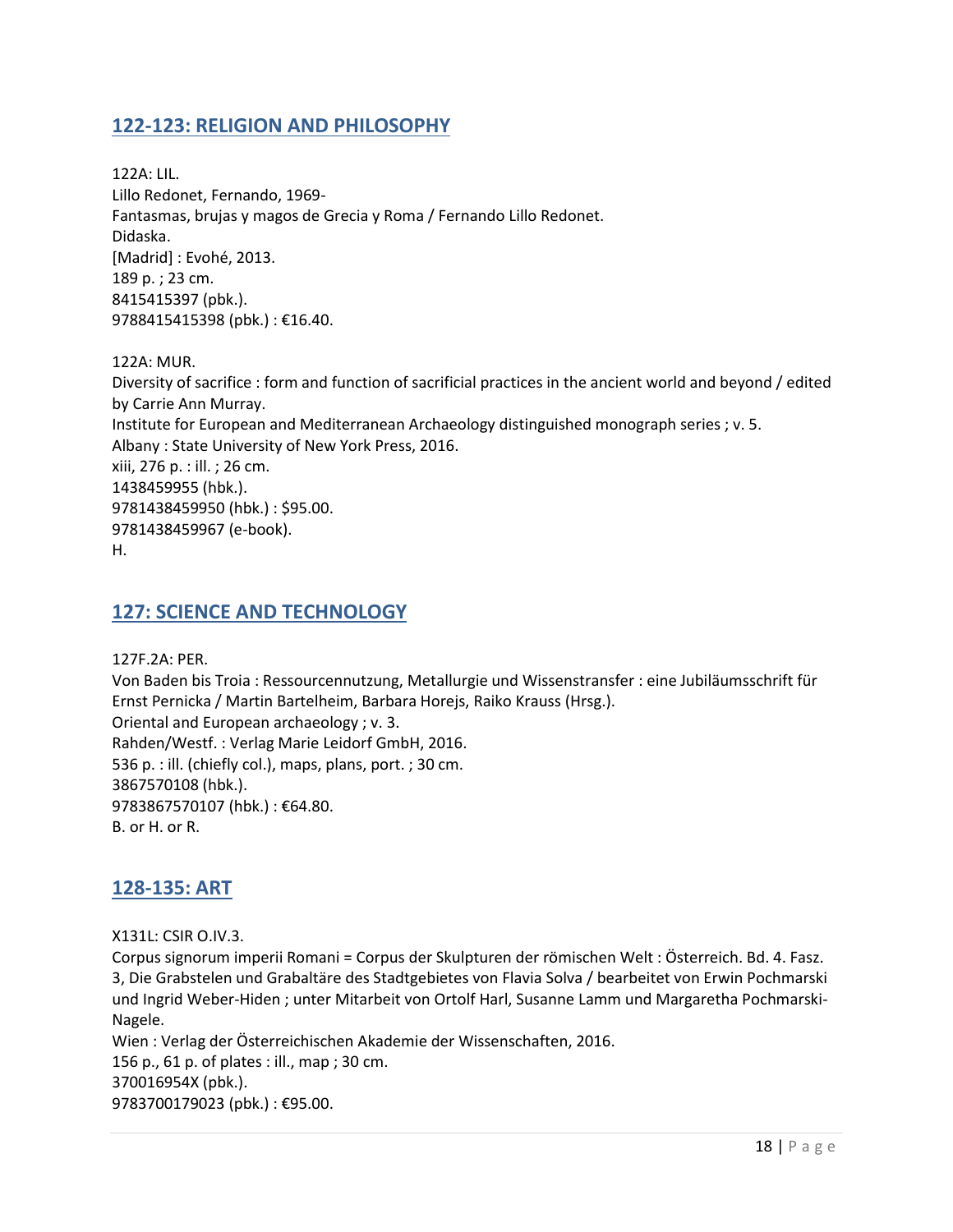#### X132A: I 81.

Corpus vasorum antiquorum Italia. Fasc. 81, Ruvo di Puglia, Museo Nazionale Jatta. Fasc. 3, Ceramica apula a figure rosse Apulo Tardo / di Giuseppina Gadaleta. Ruvo di Puglia, Museo Nazionale Jatta ; fasc. 3. Roma : "L'Erma" di Bretschneider, 2016. 88 p., 94 p. of plates : ill. ; 33 cm. 8891309567 (hbk.). 9788891309563 (hbk.) : €230.00. 9788891309600 (pdf).

#### 132J.1: MAN.

Manual de cerámica romana. 2, Cerámicas romanas de época altoimperial en Hispania : importación y producción / Carmen Fernández Ochoa, Ángel Morillo, Mar Zarzalejos (eds.).

Cursos de formación permanente para arqueólogos ; 4.

Alcalá de Henares : Museo Arqueológico Regional ; Madrid : Colegio Oficial de Doctores y Licenciados en Filosofía y Letras en Ciencias, Sección de Arqueología , 2015.

500 p. : ill. (mostly col.), maps ; 25 cm.

8445135198 (hbk.).

9788445135198 (hbk.) : €25.00.

132J.2: SIC.

Trainor, Conor.

The ceramics industry of Roman Sikyon a technological study / by Conor P. Trainor. Studies in Mediterranean archaeology and literature. Pocket-book Pocket-book series ; 181. Uppsala, Sweden : Åströms förlag, 2015. xviii, 125 p. : ill. (some col.), map, plans ; 26 cm. 9170812039 (hbk.). 9789170812033 (hbk.) : £30.00.

133B: TECT.

TECT 1 : un progetto per la conoscenza della pittura parietale romana nell'Italia settentrionale / a cura di M. Salvadori, D. Scagliarini ; con A. Coralini, A. Didonè, R. Helg, A. Malgieri, G. Salvo. Antenor. Quaderni / Università degli studi di Padova, Dipartimento di archeologia ; 34. Padova : Padova University Press, 2015. 94 p. : col. ill., map, plans ; 30 cm. 8869380203 (pbk.). 9788869380204 (pbk.) : €25.00.

133E.9: WIT. Witts, Patricia. A mosaic menagerie : creatures of land, sea and sky in Romano-British mosaics / Patricia Witts. BAR British series ; 625. Oxford : British Archaeological Reports Ltd, 2016. xix, 266 p. : ill. (some col.), map ; 30 cm. 1407315412 (pbk.). 9781407315416 (pbk.) : £53.00. B.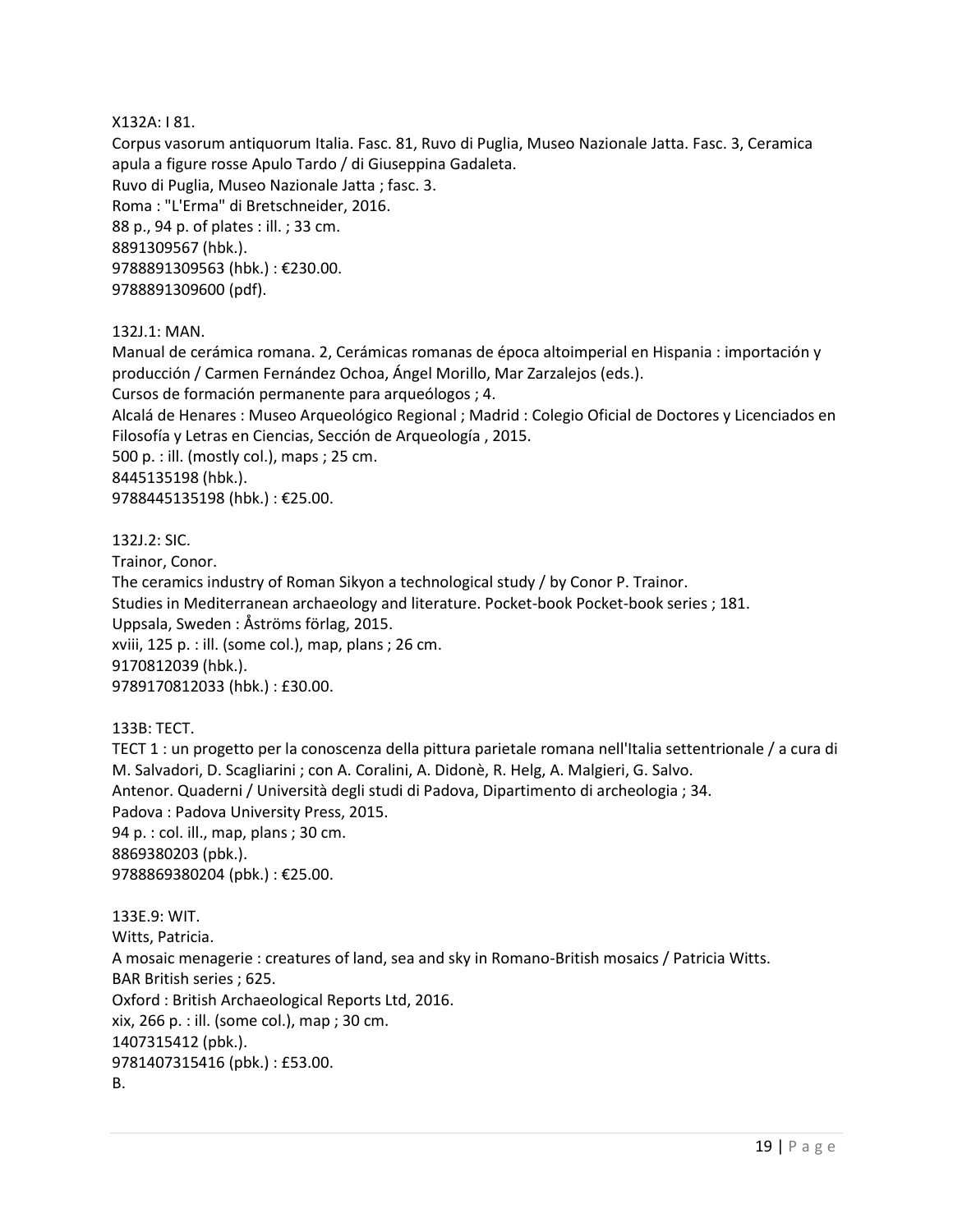X135A: WAS. Wassiliou, Alexandra-Kyriaki. Corpus der byzantinischen Siegel mit metrischen Legenden / Alexandra-Kyriaki Wassiliou-Seibt. T. 2, Siegellegenden von Ny bis inklusive Sphragis. Wiener byzantinistische Studien ; Bd. 28, 2. Wien : Verlag der Österreichischen Akademie der Wissenschaften, 2016. 758 p., 16 p. of plates : ill. ; 23 cm. 3700178301 (T. 2 : pbk.). 9783700178309 (T. 2 : pbk.) : €85.00.

XST.20. Aimone, Marco. Il tesoro di Canoscio / Marco Aimone. Monumenti antichi ; 72. Serie miscellanea ; v. 18. Roma : Giorgio Bretschneider Editore, 2015. 196 p., [80] p. of plates, 6 p. of plates : ill. ; 34 cm. 8876892850 (pbk.). 9788876892851 (pbk.) : €190.00. R.

#### <span id="page-19-0"></span>**152-153: ANCIENT LIFE**

152F: PAT. Patay-Horváth, András. The origins of the Olympic Games / András Patay-Horváth. Archaeolingua. Series minor ; 37. Budapest : Archaeolingua, 2015. 158 p. : ill. (some col.) ; 24 cm. 9639911720 (pbk.). 9789639911727 (pbk.) : €24.00.

152H: NEW.

Designing identity : the power of textiles in late antiquity / edited by Thelma K. Thomas ; including contributions by Jennifer L. Ball, Edward Bleiberg, Kathrin Colburn, Helen C. Evans, Christine Kondoleon, Brandie Ratcliff, Thelma K. Thomas, and Elizabeth Dospel Williams. Princeton ; Oxford : Princeton University Press, 2016. 159 p. : ill. (chiefly col.) ; 30 cm. 069116942X (pbk.). 9780691169422 (pbk.) : £22.95. R.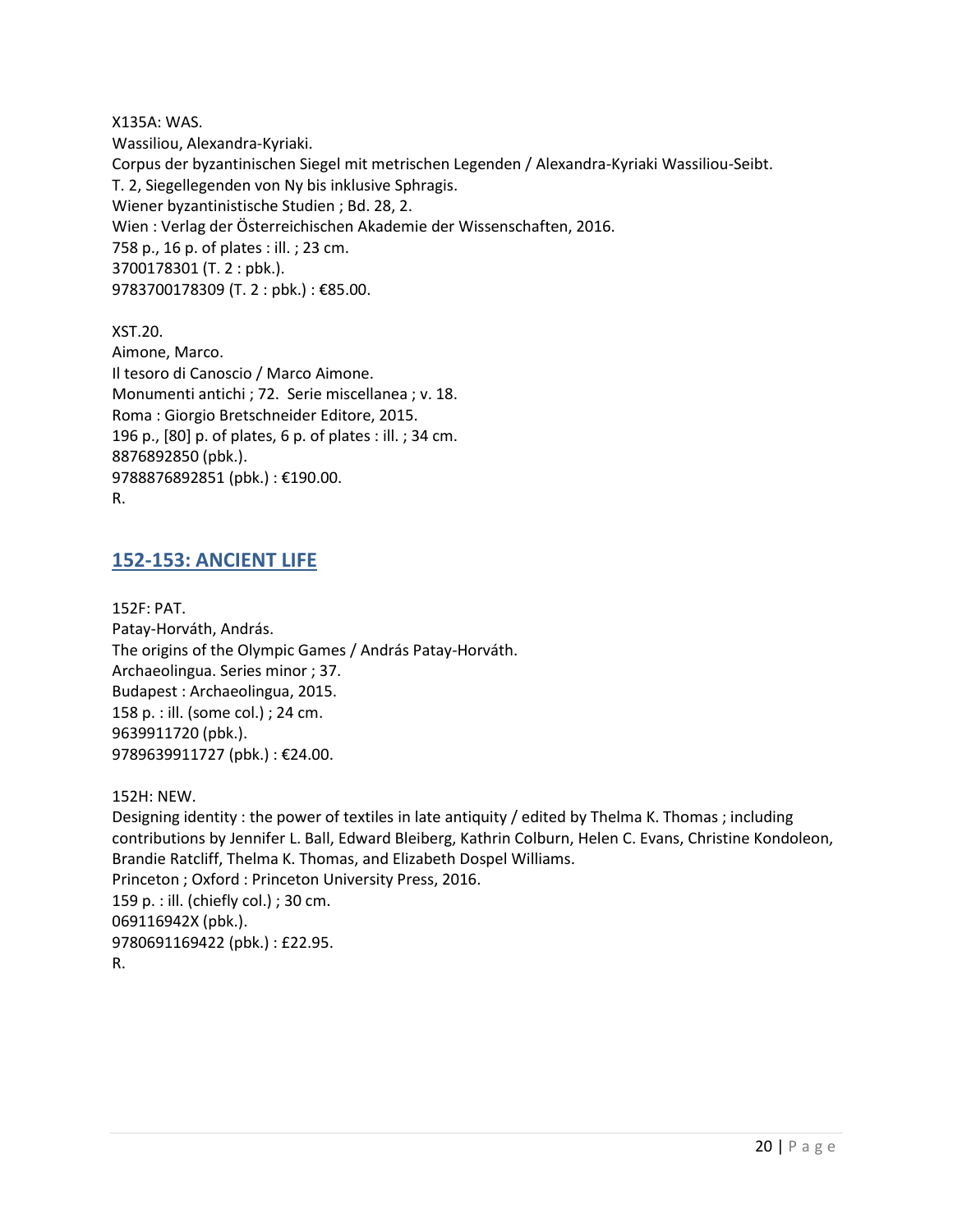152H: SHA.

Woven threads : patterned textiles of the Aegean Bronze Age / [edited by] Maria C. Shaw & Anne P. Chapin ; with contributions by Elizabeth J.W. Barber ... [et al.]. Oxford : Oxbow Books, 2015. vii, 279 p. : ill. (some col.) ; 26 cm. 1785700588 (hbk.). 9781785700583 (hbk.) : £38.00. 9781785700590 (ePub ebook) : No price. 9781785700606 (Kindle ebook) : No price. 9781785700613 (PDF ebook) : No price. H.

152J: TAC. Tacoma, Laurens Ernst, 1967- Moving Romans : migration to Rome in the Principate / Laurens E. Tacoma. Oxford : Oxford University Press, 2016. x, 304 p. : ill. ; 24 cm. 0198768052 (hbk.). 9780198768050 (hbk.) : £70.00. R.

152J.3 Copy 4: DOV. Dover, K. J. (Kenneth James), 1920- Greek homosexuality / K. J. Dover ; with forewords by Stephen Halliwell, Mark Masterson and James Robson. London : Bloomsbury Academic, 2016. xxvii, 246 p., [56] p. of plates : ill. ; 25 cm. 1474257151 (pbk.). 9781474257152 (pbk.) : £24.99. H.

153G.3: SOL. Solomon, Jon, 1950- Ben-Hur : the original blockbuster / Jon Solomon. Screening antiquity. Edinburgh : Edinburgh University Press, 2016. xvii, 910 p. : col. ill. ; 25 cm. 1474407943 (hbk.). 1474407951 (pbk.). 9781474407946 (hbk.) : £105.00. 9781474407953 (pbk.) : £29.99.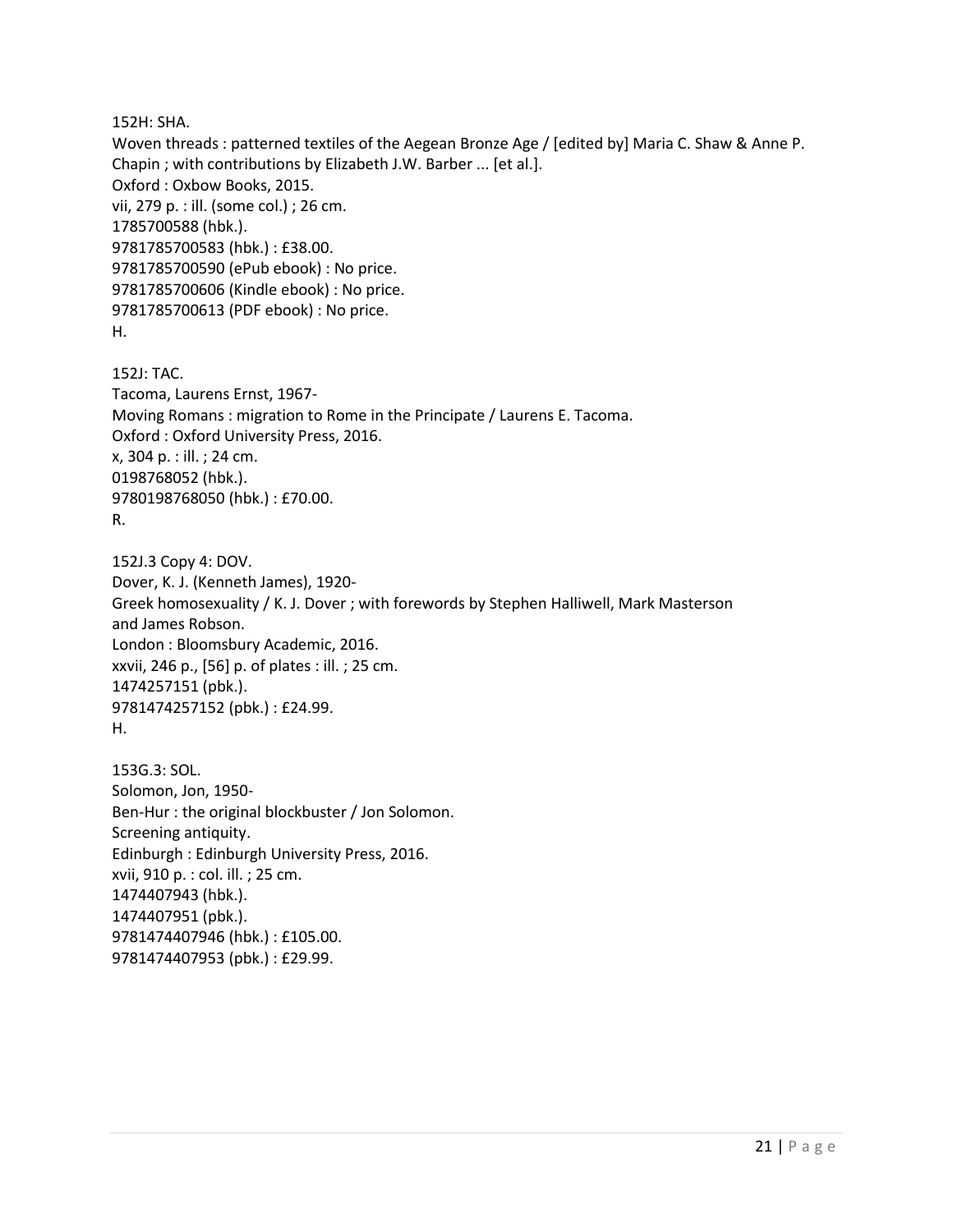## <span id="page-21-0"></span>**203-206: CLASSICAL STUDIES ETC.**

203B: DOM. Antiquity in popular literature and culture / edited by Konrad Dominas, Elżbieta Wesołowska, and Bogdan Trocha. Newcastle upon Tyne : Cambridge Scholars Publishing, 2016. xv, 328 p. : 4 ill. ; 21 cm. 1443890243 (hbk.). 9781443890243 (hbk.) : £57.99. H. or R.

X203B: FOR.

Brill's encyclopaedia of the Neo-Latin world / edited by Philip Ford, Jan Bloemendal and Charles Fantazzi. The Renaissance Society of America, Texts and studies series ; v. 3. Leiden : Brill, 2014. 2 v. (xliii, 1245 p.), [19] p. of plates : ill. (some col.), maps ; 28 cm. 9004265724 (set : hbk.). 9789004265721 (set : hbk.) : €419.00 / \$495.00. 9004271015 (Macropedia : hbk.). 9789004271012 (Macropedia : hbk.). 9004271023 (Micropedia : hbk.). 9789004271029 (Micropedia : hbk.). R.

203C: HAA.

Les Étrusques au temps de fascisme et du nazisme : actes des journées d'études internationales des 22 et 24 décembre 2014 (Amiens) / textes réunis par Marie- Laurence Haack ; avec la collaboration de Martin Miller. AUSONIUS publications. Scripta receptoria ; 7. Bordeaux : Ausonius Éditions, 2016. 337 p. : ill. (some col.), maps, plans, ports ; 24 cm. 2356131566 (pbk.). 9782356131560 (pbk.) : €25.00. R.

206B: LAW. Lawrence, Caroline. Escape from Rome / Caroline Lawrence. Roman quests ; 1. London : Orion Children's Books, 2016. 227 p. : ill., map ; 20 cm. 1510100237 (pbk.). 9781510100237 (pbk.) : £6.99.